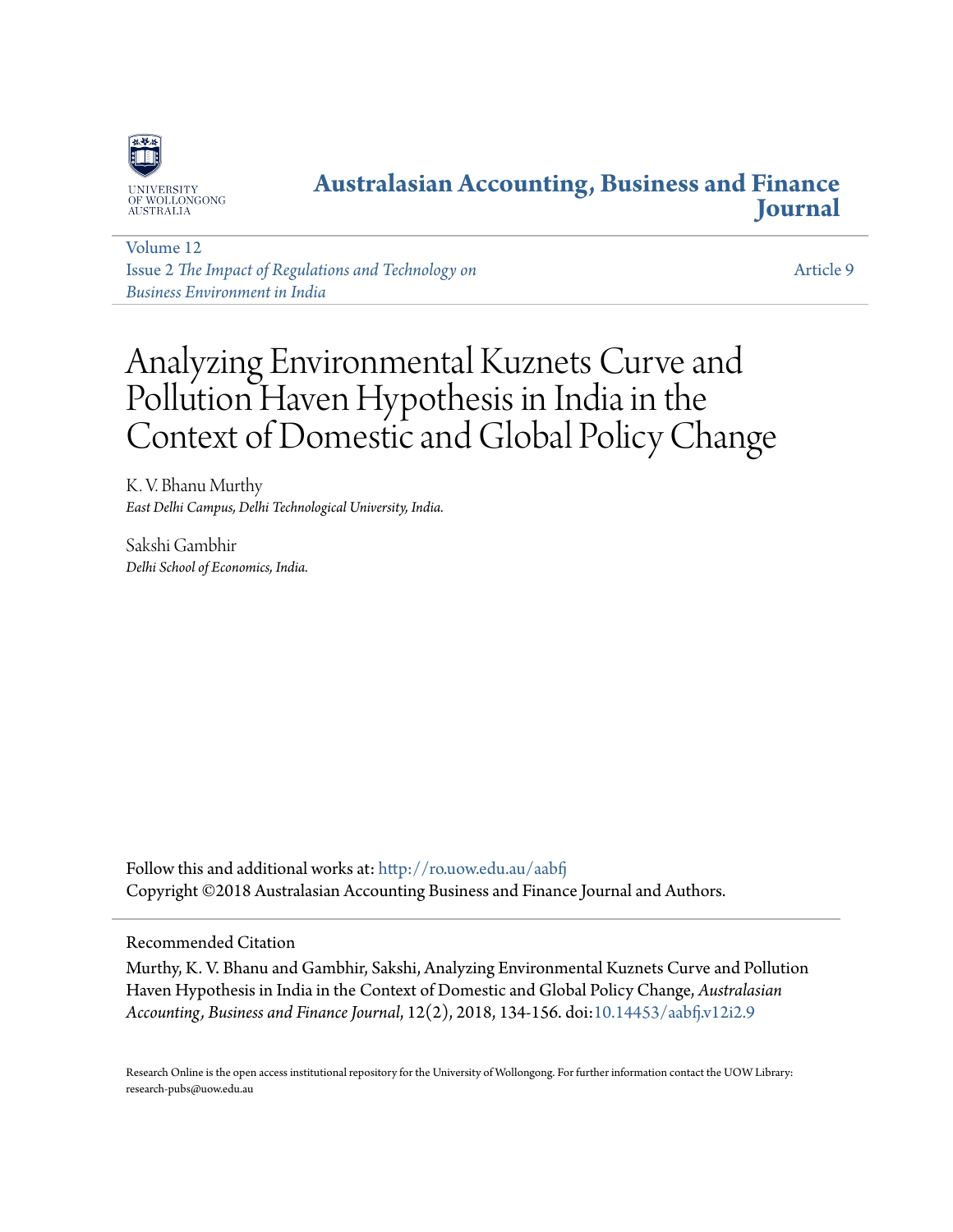# Analyzing Environmental Kuznets Curve and Pollution Haven Hypothesis in India in the Context of Domestic and Global Policy Change

#### **Abstract**

While the notion of Environmental Kuznets Curve (EKC), which relates economic development to pollution, is well established, there is controversy about its shape, incidence and determinants. Moreover, there is an avowed relationship between economic development and international trade. This leads to the conceptualization of the trade-environment triangle between type of economic development, environment and trade and investment. Therefore, the study of EKC is incomplete without accounting for the pollution haven hypothesis (PHH). The original EKC literature restricts itself to a quadratic form whereas the new literature establishes that a cubic form is more appropriate. Also, the traditional EKC literature with few exceptions (Murthy and Bhasin, 2016) is stand-alone and does not incorporate PHH. Against this backdrop, we evolve a framework, which is based on both the critical evaluation of extant studies and an extension of these studies to the Indian context. We model EKC using alternative model specifications to bridge the gap between conventional and modern EKC literature. We further synthesize a model that combines the effect of EKC as well as PHH in the Indian context.

We substantiate a cubic form of EKC for India for the time period 1991 to 2014. With aggregate  $\mathrm{CO}_2$ emissions as the dependent variable, the linear (2.34E-06), quadratic (-1.2E-18) and cubic (2.64E-31) terms are all significant with the right signs, which confirms an N-shaped EKC for India. We also validate PHH for India in our model integrating EKC and PHH. Even with per capita emissions as the dependent variable, existence of an N-shaped EKC is established. In this case however, evidence on the cubic term is rather weak (p-value = 0.1250), which points towards the difference in the socio-psychological factors that influence the revival of the upturn in the case of India. Also, FDI has a smaller influence in per capita terms, but its coefficient is more significant, which means that we cannot ignore this phenomenon yet numerically its impact is much smaller. Our findings are in accordance with the new literature, which is the basis of the trade, environment and economic development triangle.

#### **Keywords**

Environment and Development, Environment and Trade, Environment and Growth, Environmental Kuznets Curve, Pollution Haven Hypothesis.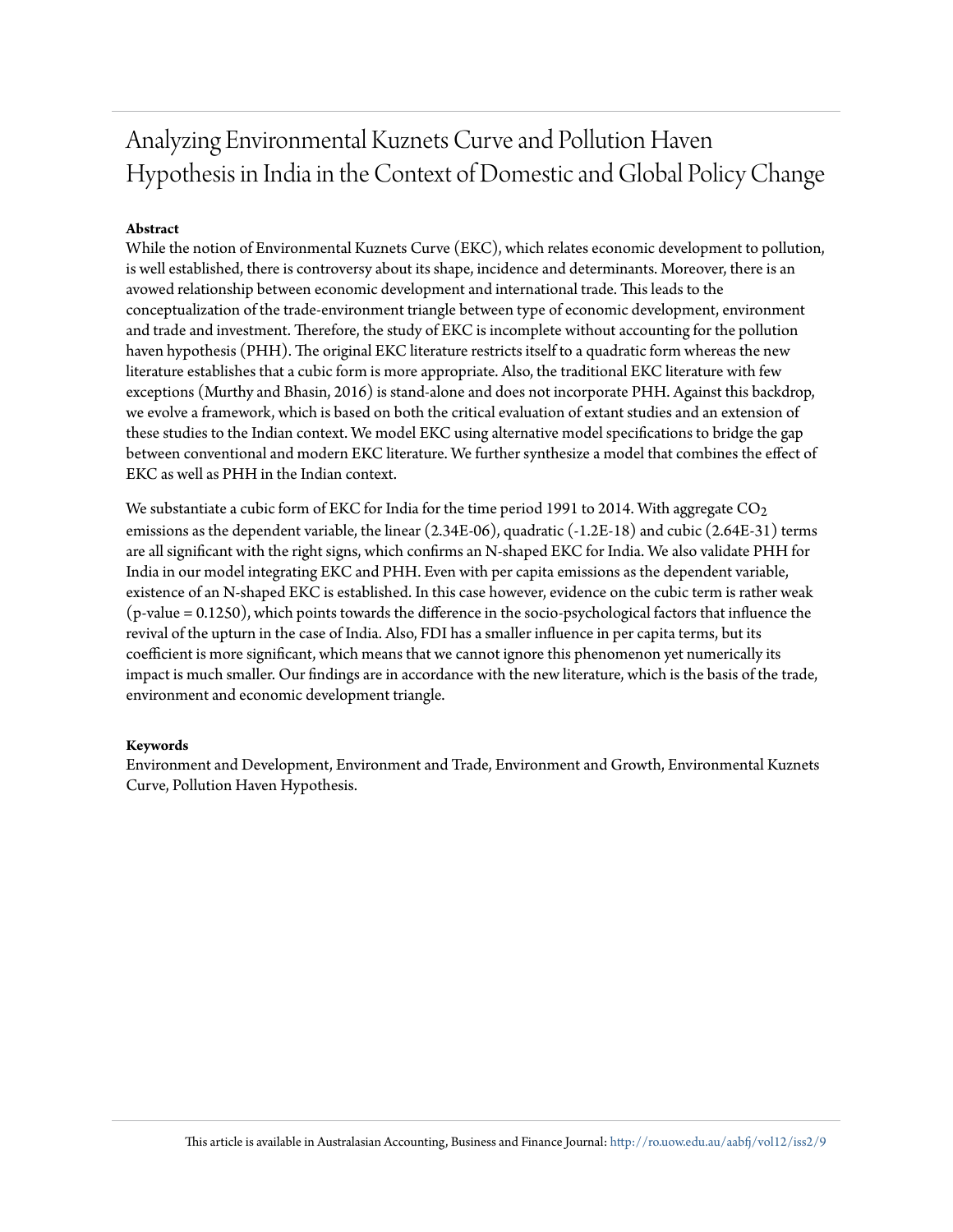

# **Analyzing Environmental Kuznets Curve and Pollution Haven Hypothesis in India in the Context of Domestic and Global Policy Change**

**K.V. Bhanu Murthy1 and Sakshi Gambhir2**

## **Abstract**

While the notion of Environmental Kuznets Curve (EKC), which relates economic development to pollution, is well established, there is controversy about its shape, incidence and determinants. Moreover, there is an avowed relationship between economic development and international trade. This leads to the conceptualization of the trade-environment triangle between type of economic development, environment and trade and investment. Therefore, the study of EKC is incomplete without accounting for the pollution haven hypothesis (PHH). The original EKC literature restricts itself to a quadratic form whereas the new literature establishes that a cubic form is more appropriate. Also, the traditional EKC literature with few exceptions (Murthy and Bhasin, 2016) is stand-alone and does not incorporate PHH. Against this backdrop, we evolve a framework, which is based on both the critical evaluation of extant studies and an extension of these studies to the Indian context. We model EKC using alternative model specifications to bridge the gap between conventional and modern EKC literature. We further synthesize a model that combines the effect of EKC as well as PHH in the Indian context.

We substantiate a cubic form of EKC for India for the time period 1991 to 2014. With aggregate  $CO<sub>2</sub>$  emissions as the dependent variable, the linear (2.34E-06), quadratic (-1.2E-18) and cubic (2.64E-31) terms are all significant with the right signs, which confirms an N-shaped EKC for India. We also validate PHH for India in our model integrating EKC and PHH. Even with per capita emissions as the dependent variable, existence of an N-shaped EKC is established. In this case however, evidence on the cubic term is rather weak (p-value  $= 0.1250$ ), which points towards the difference in the socio-psychological factors that influence the revival of the upturn in the case of India. Also, FDI has a smaller influence in per capita terms, but its coefficient is more significant, which means that we cannot ignore this phenomenon yet numerically its impact is much smaller. Our findings are in accordance with the new literature, which is the basis of the trade, environment and economic development triangle.

 *<sup>1</sup> East Delhi Campus, Delhi Technological University, India* 

*<sup>2</sup> Delhi School of Economics, India*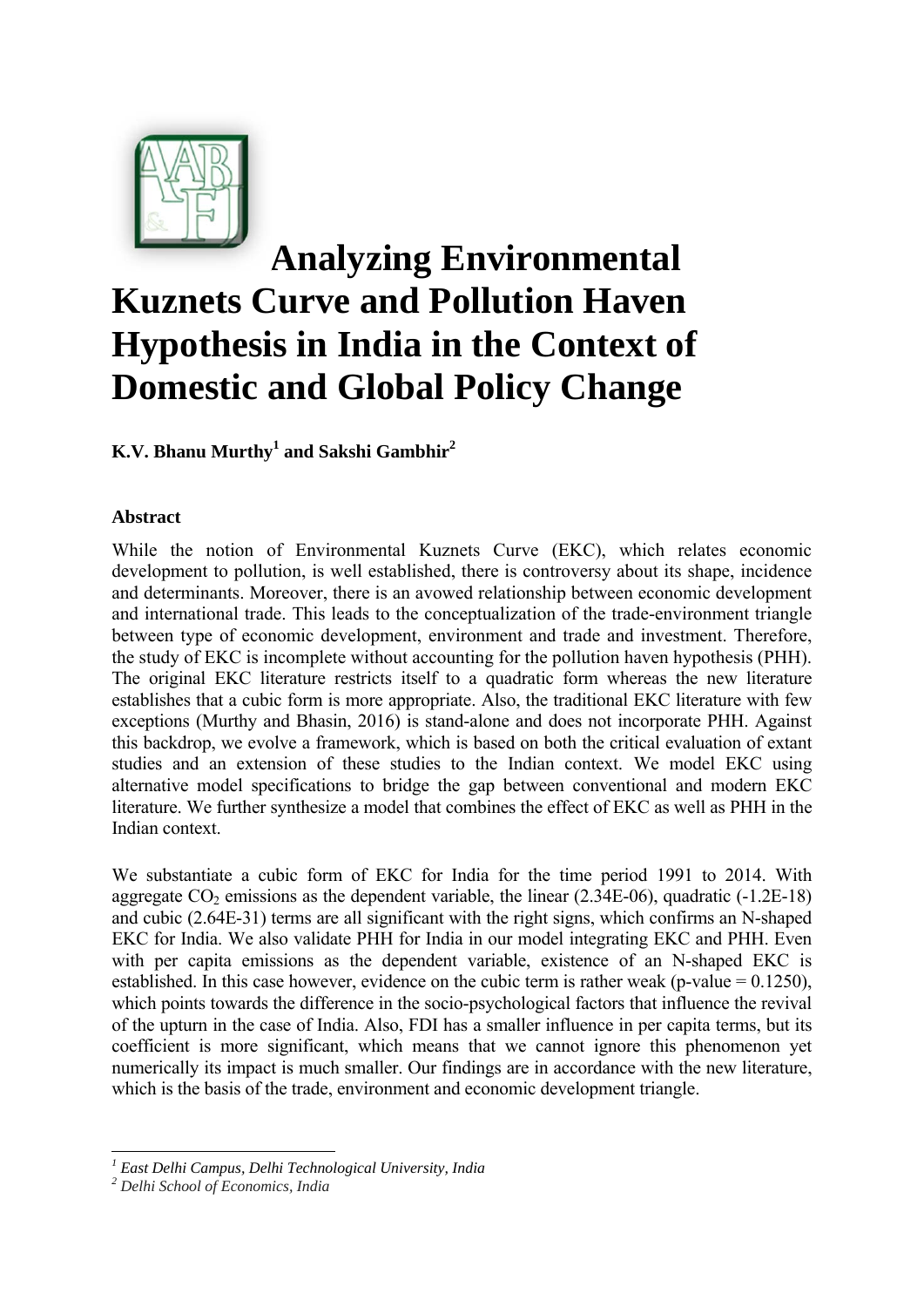In terms of EKC the policy implication is that gains of green technologies are being wiped out by over-consumption of environmentally unfriendly goods. In terms of PHH the policy recommendation is clear that indiscriminate introduction and encouragement of FDI that raises the level of pollution is not welcome in India.

## **JEL Classification:** F18, F64, O44, Q56.

**Keywords:** Environment and Development, Environment and Trade, Environment and Growth, Environmental Kuznets Curve, Pollution Haven Hypothesis.

# **1. INTRODUCTION**

There have been vast changes in global policy since the emergence of WTO. Efforts have been made to narrow down the divergence between developed and developing countries and create a level playing field, through removal of tariff and non-tariff barriers and establishment of certain agreements, mainly TRIPS and TRIMs. Although the initial impetus came globally during the late eighties, in India it happened in 1991. During this period, the Indian economy was deregulated wherein various controls such as industrial licensing, exchange rates and interest rates were deregulated. There is a clear association between opening up, liberalization, deregulation, growth in trade and the international business environment brought about by the alignment of domestic policy with international policy.

There is an intertwining of technology, investment, industrialization, growth and pollution within India, due to a complex set of global and domestic policies adopted after liberalization and globalization. On the one hand, liberalization and domestic policy has encouraged industrialization and growth but on the other hand it has encouraged polluting industries and higher emissions leading to the emergence of the Environmental Kuznets Curve (EKC), which demonstrates that CO2 emissions increase with growth in per capita income (PCI) and fall when a sufficient threshold of PCI is achieved. Global policies initiated through WTO and other frameworks have resulted in Foreign Direct Investment inflows to India. This gives rise to the added dimension of environmental degradation, that is, Pollution Haven Hypothesis (PHH) in India.

# *Motivation*

This entire gamut of factors has led to complex relationships between the three dimensions: economic development, trade and environment. Traditionally, the debate on economic development has been centered on the trade and development aspects. After the 1980s, particularly since the era of liberalization and globalization, the debate shifted to free trade, which transcended to reality only with the emergence of WTO. In recent times, however, the realization has dawned upon the world at large that the overarching issue is the environment leading to the emergence of a three-dimensional relationship between trade, environment and economic development. Figure 1 below illustrates the relationship between trade, economic development and the environment envisaged in the form of a global trade-environment triangle.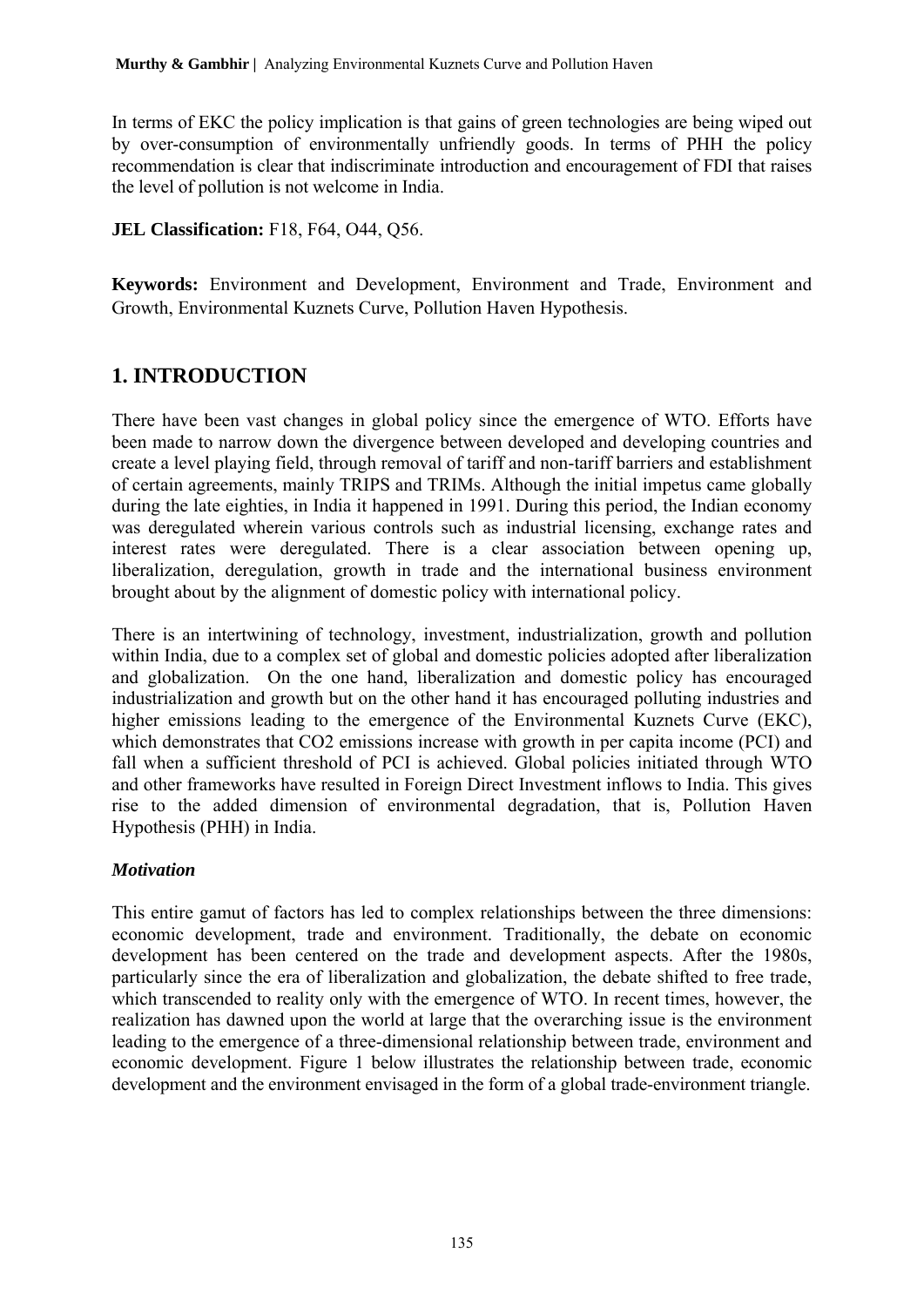

On one hand, we have the relationship between type of development and trade and investment; and on the other hand, we have the relationship between environment and type of economic development. With the help of these two broad relationships, we can examine the linkages between trade and environment. The kind of economic development that has resulted from liberalization and globalization, more particularly, is characterized by a high volume of trade (export + import), a high degree of urbanization and energy intensive industrialization (Jha and Murthy, 2006, p.12). Such a type of economic development has led to growth of multinationals and hence, foreign direct investment outflows. The multinationals tend to corner foreign trade, energy resources as well as urban resources. They, therefore lead to a peculiar model of growth, which in turn affects environment on the one hand and GDP growth on the other hand. In the past two or more decades, these dominance patterns have come to stay, thereby reinforcing the trade-environment triangle.

Furthermore, two of these broad relationships, one between environment and economic development; and the other between environment and trade and investment, could be comprehended in terms of two broad constructs. The former could be studied with the help of EKC while the latter could be studied with the help of PHH. In this work, we are specifically examining carbon dioxide  $(CO<sub>2</sub>)$  emissions, which are a major indicator of environmental degradation; Gross Domestic Product (GDP), a proxy of economic development along with Foreign Direct Investment (FDI), which is a major determinant of international factors that affect the environment. These variables enable us to analyze the phenomena of EKC and PHH in the Indian context and model these two constructs with different model specifications while synthesizing a model that combines the effect of the two, for a robust analysis.

India's development strategy has shifted from import substituting industrialization to export oriented industrialization after the major domestic policy change towards liberalization. The policy of liberalization in India was largely an exercise in domestic decontrol but it also involved partial dismantling of trade barriers. This has led to the emergence of Home Country Multinationals to target developing countries like India to establish manufacturing hubs as export platform through assembly of semi-knock down (SKD) and completely knock down (CKD) kits. This involved international relocation of production or the introduction of FDI inflows in to India which was an otherwise closed economy. A vital dimension to the emergence of such global phenomena has been the increasing stringency in pollution control regimes in developed countries. They have been on the look out to exploit the relatively laxer policy environment in emerging market economies like India and continue to gain from employing greener technologies in their own countries while pushing polluting technologies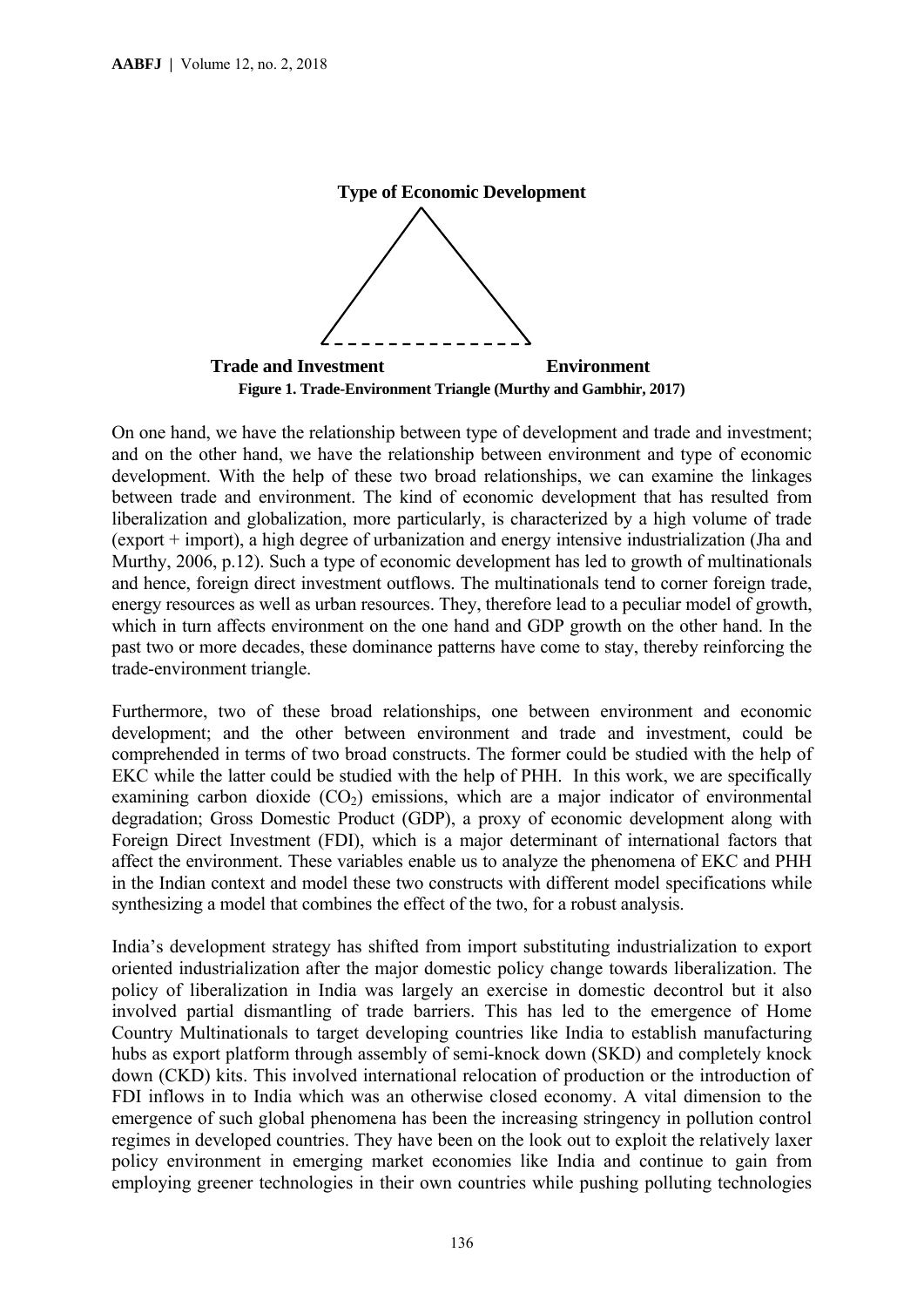to the developing countries. This happens as a result of global and domestic policy change and further complicates the matter, leading to PHH. We can therefore relate emergence of EKC with domestic policy change and PHH with global policy change.

Hence, the main motivation is to try and answer the questions:

- 1. Does EKC exist in the Indian context?
- 2. Does PHH exist in the Indian context?
- 3. Do these two phenomena exist as a joint hypothesis in the Indian context?

It is in the light of this, the following work is set.

# Our *broad objectives* are:

- $\checkmark$  To test for the different forms of EKC in the Indian context.
- $\checkmark$  To test for the impact of PHH in the Indian context.
- $\checkmark$  To synthesize a model to test for the joint hypothesis of EKC and PHH in the Indian context.

Against this backdrop, we formulated the following **primary hypotheses**:

- There is no evidence to validate EKC in the Indian context.
- There is no evidence of re-linking hypothesis in the Indian context.
- There is no evidence to validate PHH in the Indian context.
- The joint hypothesis of EKC and PHH does not exist in the Indian context.

The rest of the study is organized as follows. Section 2 lays down the conceptual framework for EKC and PHH highlighting some crucial dimensions of the trade-environment relationship. Section 3 provides a brief review of the extant literature on EKC and PHH. Section 4 discusses the data sources and the methodology employed. Section 5 presents the analysis and results. Section 6 concludes.

# **2. CONCEPTUAL FRAMEWORK**

The pattern of FDI growth is driven by trade being substituted by FDI; adoption of energy intensive technologies whose ownership lies with multinationals; and urbanization which results in industry rather than primary activity that is largely controlled by multinationals. Thus, the type of economic development (characterized by a high volume of trade, a high degree of urbanization and energy intensive industrialization) determines the pattern of growth and development of FDI on the one hand, and the emergence of pollution patterns, especially in the developing economies on the other hand. This means that multinationals' growth takes place in the home country, that is, the developed country and they are able to corner the fruits of the type of economic development in terms of trade and industrialization. In turn, they impose a pattern of environmental degradation and pollution in the entire global economy. This is also enabled by global policies. One of the implications of the level playing field, envisaged and promoted through WTO, is that FDI is allowed to enter anywhere that it pleases. This permits the perpetuation of certain global patterns in FDI as well as the nature of industry that is being spread through FDI. Here, it is necessary to disabuse ourselves of the notion that multinationals have advanced technologies and hence are likely to be more energy efficient and less polluting. Labor-intensive technologies are by themselves less polluting. Secondly, the type of industry which is being relocated from the home country to the host –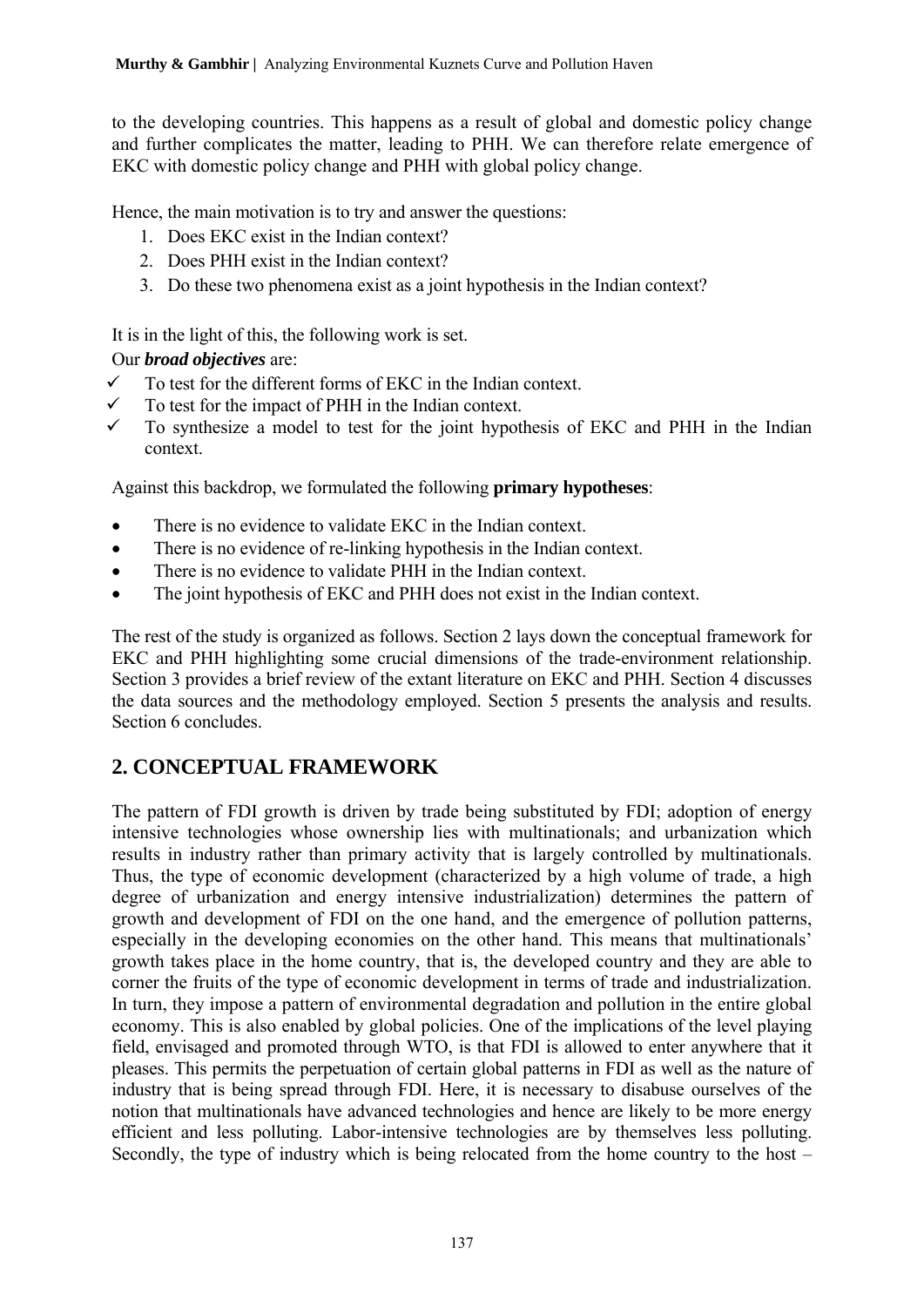developing country is by design those polluting industries which are not sustainable in the home country (Murthy and Gambhir, 2017).

Literature has been treating the relationship between economic development and pollution levels through EKC in a rather uncomplicated manner, while viewing FDI as international relocation of production and not just a neutral capital flow, whereas there is a clear bias in the nature of capital flows.

#### *Environmental Kuznets Curve (EKC)*

According to the EKC hypothesis, environmental damage increases in the early stages of economic development, but diminishes once nations reach higher levels of income, suggesting that the relationship between income (economic development) and environmental degradation takes the shape of an inverted U (Figure 2). This happens because developed countries have the necessary technologies for pollution abatement and also the necessary capital for implementing such technologies.



**Figure 2. A hypothetical global EKC (Murthy and Bhasin, 2016)** 

The turning point in Figure 2 represents that level of income beyond which environmental degradation gets delinked from the process of economic growth. This is called the threshold level.

# *The De-linking and Re-linking Hypothesis*

Some explanation for the EKC downturn is the explanation that comes from literature emanating from the developed countries themselves. It is argued that technology and capital, both of which developed countries have in abundance, are the main reason for establishing the de-linking hypothesis. De-linking refers to decoupling of environmental impacts from economic growth. The argument is that developed countries have the capital because they are capital intensive and that capital can buy green technologies. This leads to de-linking in the sense, when the developed countries go beyond a threshold, they can afford to harness such technologies, which are expensive but effective in reducing environmental degradation. Meanwhile, developing countries neither possess the technology nor do they have the necessary resources to implement these technologies. Further, developing overpopulated economies have two invariably negative features that are likely to aggravate the environmental problem, namely poverty and overpopulation. It is, therefore argued that developed countries alone have the potential to delink pollution from growth. Nevertheless, even if the de-linking hypothesis holds true, one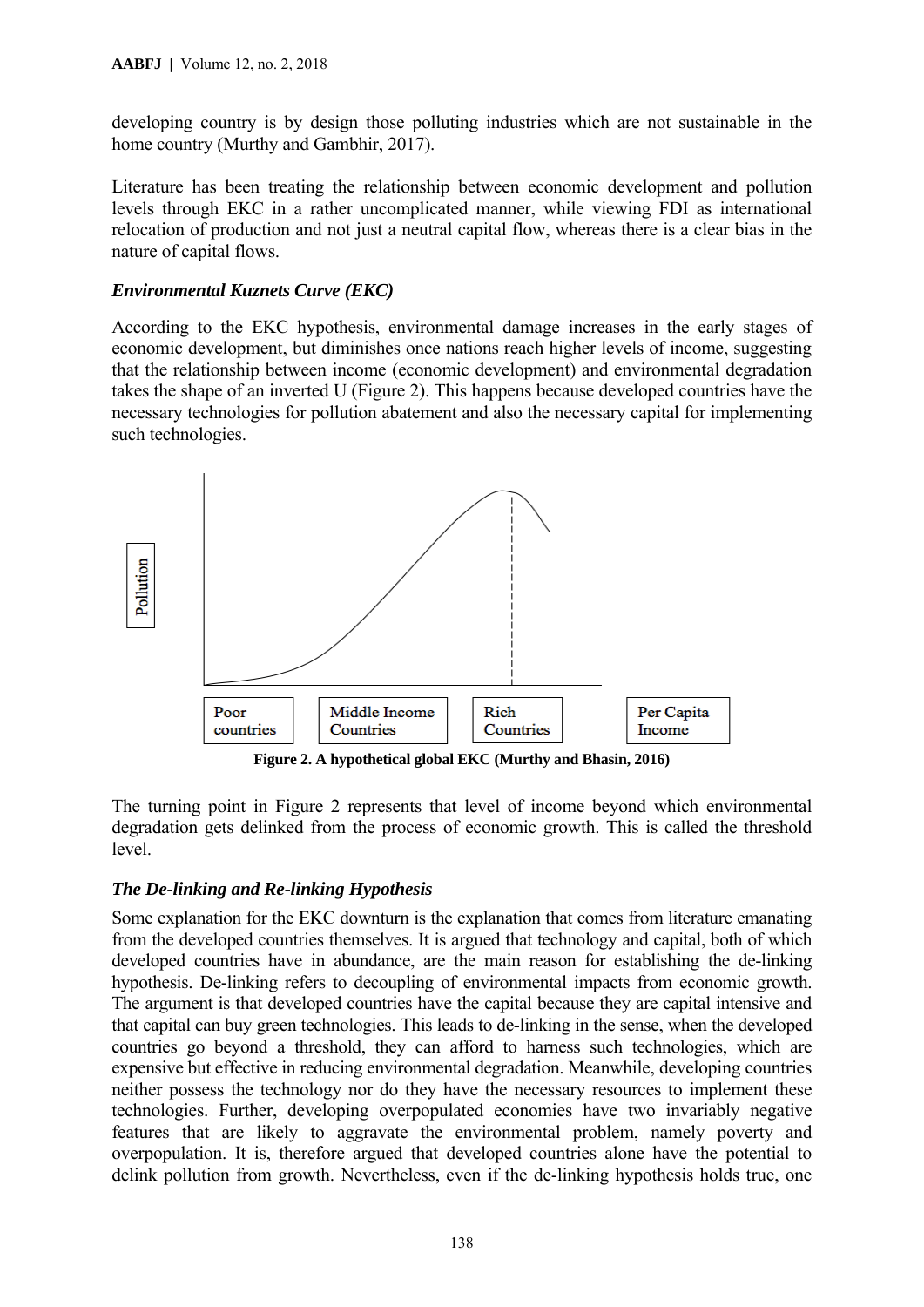could still doubt if the observed improvements in environmental quality would sustain in the long run. If such improvements could not be extrapolated into the future, delinking would only be a temporary phenomenon. This implies that there might come an income level, where there would be technological and economic upper bounds to improvements in environmental efficiencies. At this stage, environmental degradation and economic growth would be relinked again. This is referred to as the re-linking hypothesis (de Bruyn and Opschoor, 1997).

## *Pollution Haven Hypothesis (PHH)*

It basically states that the emission reductions achieved in developed nations are partly the result of shifting "dirty" production to developing nations with lax environmental standards. When income and environmental degradation rise substantially, more severe environmental regulations would be imposed in an economy, inducing relocation of pollution intensive industries to developing countries with weaker environmental legislations. This would result in a 'race to the bottom' whereby developing nations lower their environmental and social standards in order to gain a competitive advantage (Bu et al., 2013). The outcome would be greater environmental damage in the developing nations.

The unfolding of globalization and inception of WTO led to the creation of a level playing field by narrowing down the divergence between developed and developing countries. This rendered some degree of commonness to nations, by virtue of which developed countries could consider the possibility of international relocation of production. At the same time, developed countries continued to experience mounting pressures to reduce their emissions levels due to stringent environmental regimes. These countries thus saw the level playing field as an opportunity to relocate production elsewhere and depress their emissions (Murthy and Bhasin, 2016). But it is important to note here that there are additional determinants to a country's comparative advantage such as population density, size, absorptive capacity etc. Thus, to be able to make inferences about the patterns of trade, one would have to weigh the influences derived from the environmental policy against other determinants of trade.

Moreover, EKC, necessarily points out that the delinking hypothesis would be effective if and only if, further growth is delinked from pollution and since the home countries had failed to do so, it led to the relinking hypothesis (Jha and Murthy, 2003). So, as a strategy to deviate the relinking hypothesis, the developed economies resorted to transfer of polluting industries (pollution haven hypothesis) (Murthy and Bhasin, 2016). This completes the triangle between the type of economic development, FDI flows and pollution patterns.

# **3. LITERATURE REVIEW**

The literature devoted to examining the three-dimensional relationship of economic development, trade and environment, is rather limited (Jha and Murthy, 2004; Murthy and Bhasin, 2016). There are many studies, which focus on examining the phenomena of EKC and PHH individually but fail to combine the effect of the two, in the realm of the tradeenvironment triangle at the global level. Shafik and Bandyopadhyay, 1992; Holtz-Eakin and Selden, 1995; Jha and Murthy, 2003; Babu and Datta, 2013; Zhao et al., 2013, examine the relationship between economic growth and environmental quality (EKC) using specific environmental indicators. While the conventional EKC studies validate a quadratic EKC, the modern EKC literature establishes that a cubic form of EKC seems more appropriate. Meanwhile, Taylor, 2005; Erdogan, 2013; Poelhekke and Ploeg, 2012; Kim and Adilov, 2011; Bu et al., 2013, explicate the theory behind PHH and its implications for the debate surrounding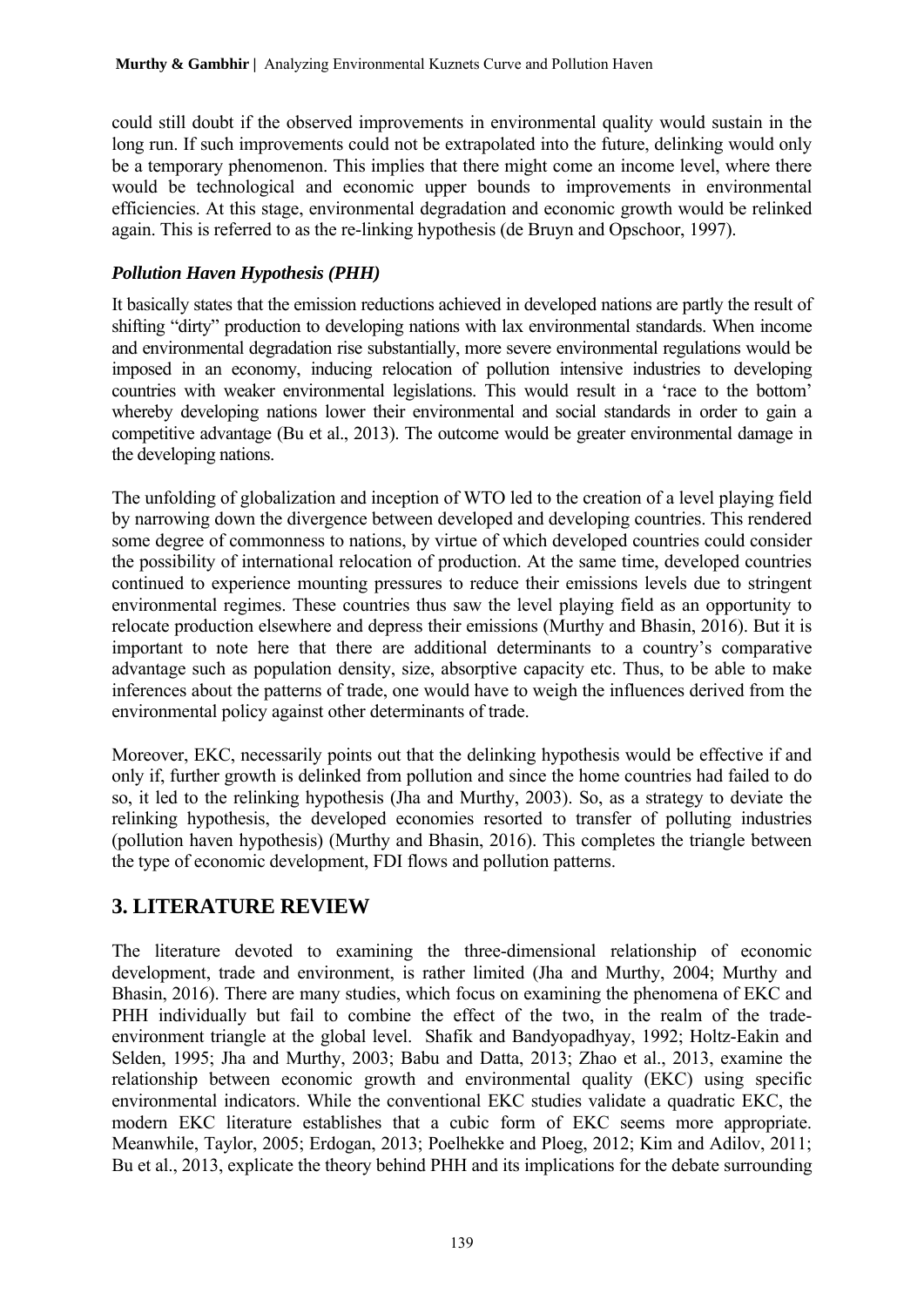international trade flows and environmental regulations. Of the myriad literature devoted to examining EKC and PHH individually, the endeavors to synthesize a model combining the effect of two, specifically in the Indian context have been further limited (Pao and Tsai, 2011; Jayanthakumaran et al., 2012; Kanjilal and Ghosh, 2013). We, therefore attempt to examine this joint phenomenon through a framework, which is based on the following critical evaluation of extant literature and an extension of these studies to the Indian context.

The early EKC estimates showed that some important indicators of environmental quality such as the levels of sulfur dioxide and particulates in the air actually improved as incomes and levels of consumption went up. Since then, this theory has been tested and validated for certain countries using specific indicators of environmental degradation. But, there have been some key concerns:

- The inverted-U shape of EKC is taken for granted and empirically examined for countries by relating individual degraders with individual indicators of economic development. But, linking individual pollutants to the level of per capita income (as done in most cases) could produce misleading conclusions. Also, a country's per capita income maybe only an imperfect indicator of its development (Jha and Murthy, 2003).
- There are several econometric concerns. To begin with, the earliest studies were simple quadratic functions of the levels of income, which seemed rather inappropriate. Some studies used a cubic EKC in levels and found an N-shaped pattern. The standard EKC regression model assumed same income elasticity across all countries at a given level of income. Most studies used panel data attempting to estimate both the fixed and randomeffects models, but only fixed effects could be estimated consistently. This implied that results based on a particular sample of data could not be extrapolated to other samples (Stern, 2004).
- Most empirical EKC studies have attempted to estimate the level of average income that would correspond to the threshold level of the typical EKC pattern, with the implicit assumption that world income is normally distributed. However, world income distribution is highly skewed with much larger number of people below world mean income than above it. Therefore, it is the median rather than mean income that is the relevant variable (Stern et al., 1996).
- The early-EKC literature implicitly assumed a uni-directional causality running from income to environmental degradation, thereby ignoring the rebound effects of energy efficiency (Kaika and Zervas, 2013).
- Also, validity of the EKC pattern has been contingent on the type of pollutant considered. The inverted-U shape has been supported mostly when the pollutants in question were associated with low and local short-term abatement costs such as sulfur dioxide, particulates, etc. No apparent patterns could be found for pollutants with long-term effects such as  $CO<sub>2</sub>$  emissions. (Kaika and Zervas, 2013).
- EKC studies have not given consideration to the consumption side of the economy. Hence, if the needs of domestic consumption were satisfied by imports, then this effect would not be taken into account in an EKC analysis focusing only on domestic production (Rothman, 1998; Cole, 2004; Jha and Murthy, 2004).

In the light of the aforesaid concerns, the validity of EKC as a universal phenomenon has remained questionable. Empirical analysis has revealed that it may apply to select pollutants and to certain countries assuming different forms (inverted-U, U shaped, N-shaped or monotonic).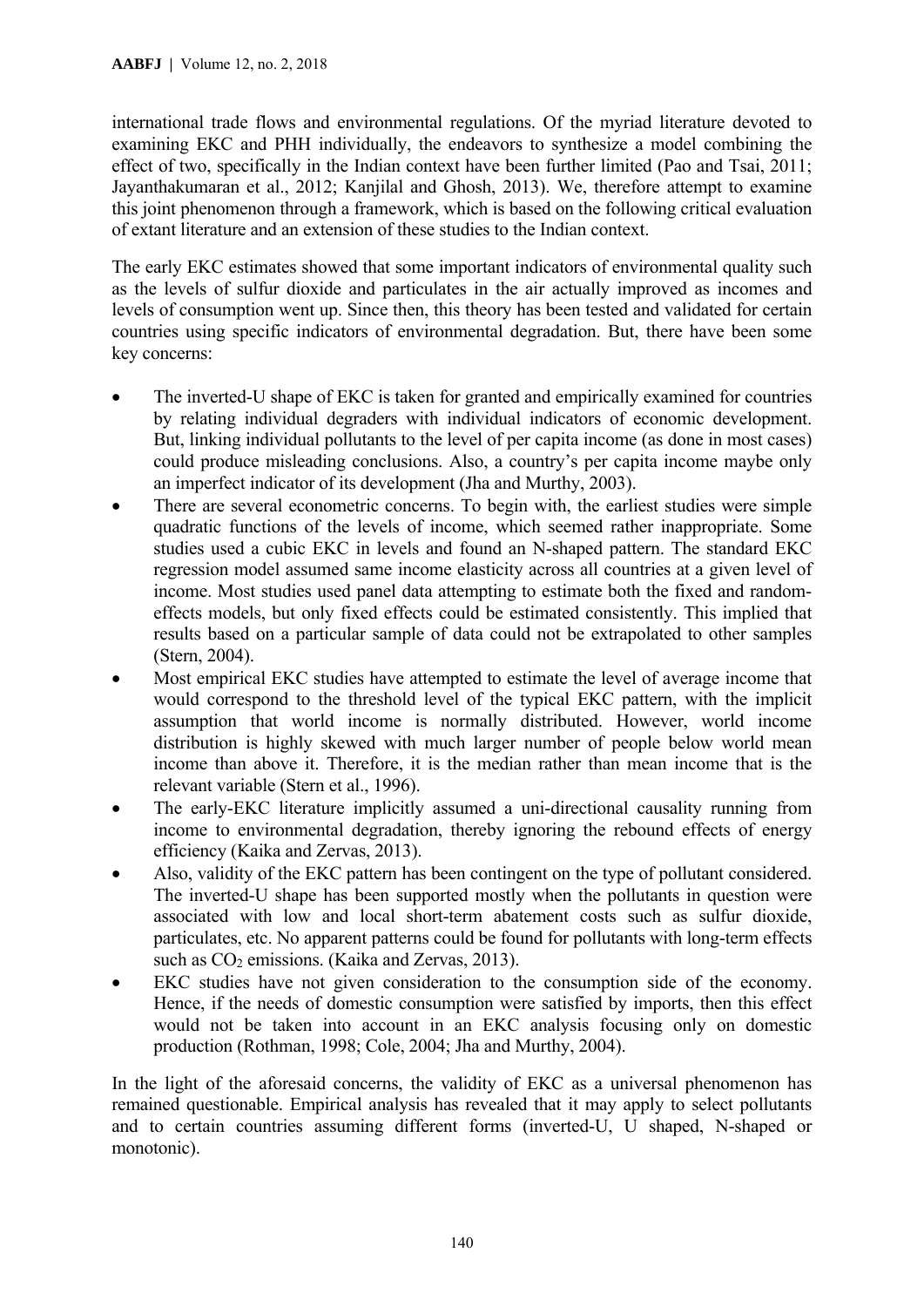Moreover, though the premise of PHH seems intuitive; evidence substantiating the same has been at best mixed. It continues to remain highly contentious in debates surrounding trade, foreign investment and environment.

The uncertainty surrounding its validity rests on some of these arguments.

- Capital abundant developed countries with investible resources and technology could attract polluting industries from developing economies to adhere to stricter environmental standards so there could be a possible reverse transfer of FDI from the developing countries to the developed world. However, this phenomenon of a so-called reverse transfer seems largely theoretical.
- Though industries seem likely to relocate from developed countries to the developing world, the environmental philosophy pursued by a firm also has some role to play. (Poelhekke and Ploeg, 2012). The multinationals with higher social responsibility were less likely to be attracted by a weak environmental regulation regime (Bu et al., 2013). Also, there has been evidence suggesting that foreign firms could export greener technologies to developing economies and be even less polluting than the domestic firms, referred to as the 'pollution halo' hypothesis (Kim and Adilov, 2011).
- A firm's investment location decision rests on many factors such as market potential, labor costs, capital abundance, political stability, infrastructure, cultural compatibility etc. Pollution abatement costs are not found to be a major influence in FDI decisions. In this sense, the pollution haven effect is present but PHH is not empirically supported (Erdogan, 2013).
- Against the 'race to the bottom' argument, it is reasoned that pressures to lower environmental standards are contingent on country-specific factors such as the extent of political lobbying, consumer sensitivity, level of government corruption etc. Thus, endogenous determination of environmental standards with respect to FDI could alter the results obtained under the exogeneity assumption (Erdogan, 2013).

In the light of these arguments, validation of PHH as a global phenomenon has been rather difficult. It has been justified for some pollutants and certain industries, but widespread evidence has been hard to find (Kim and Adilov, 2011; Bu et al., 2013; Al-mulali and Tang, 2013).

# **4. DATA AND METHODOLOGY**

# **4.1. Data**

Data for the study were sourced from the World Development Indicators, World Bank.

Time series data were collected for our two sets of variables; the dependent variable, namely aggregate  $CO<sub>2</sub>$  emissions (kt) in model A and  $CO<sub>2</sub>$  emissions per capita (metric tons) in model B along with the independent variables, namely, GDP (current US\$) and FDI, net inflows (BOP, current US\$) in model A, and GDP per capita (current US\$) and FDI, net inflows (BOP, current US\$) in model B, for the time period 1991 to 2014.

# **4.2. Methodology**

Conventionally, EKC is measured either through aggregate  $CO<sub>2</sub>$  emissions or per capita  $CO<sub>2</sub>$ emissions (Murthy and Bhasin, 2016). The expected functional form is one where the underlying pattern of emissions is quadratic. The original literature restricts itself to such a form. This is on account of the delinking hypothesis. Such a relationship has been tested by various authors (Grossman and Krueger, 1993; Shafik and Bandyopadhyay, 1992; Cole et al., 1997, etc.). Sometimes the specifications in these works are couched in terms of per capita emissions (Shafik,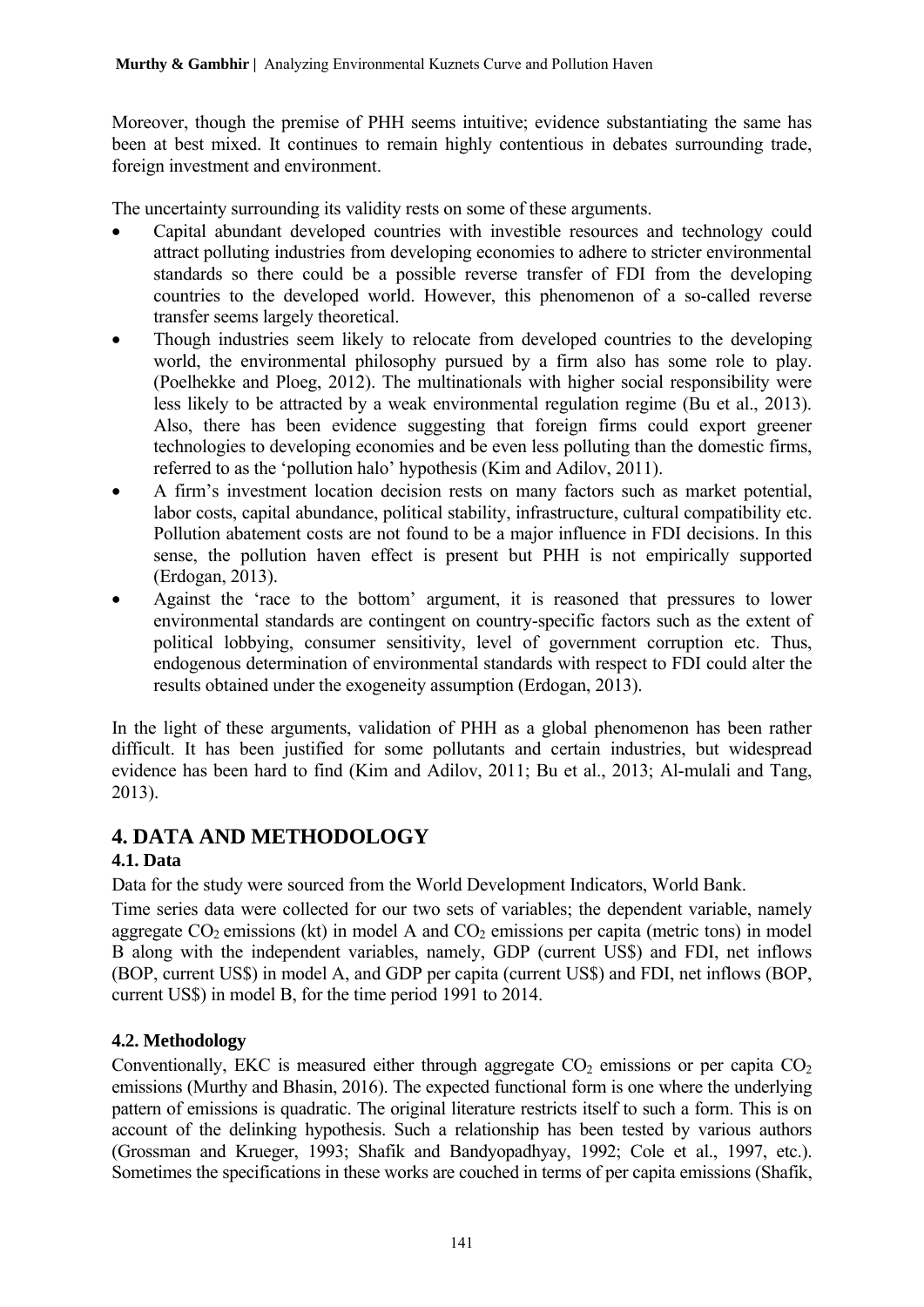1994; Holtz-Eakin and Selden, 1995, etc.). However, some of the studies question the quadratic form, by arguing that the so-called delinking is followed by a phase of relinking (Jha and Murthy, 2003). This gives rise to an N-shaped EKC due to the relinking hypothesis. What literature does not state with some exceptions (Jha and Murthy, 2006), is that this relinking is not due to technology and investment but it is due to consumption, which increases disproportionately due to socio-psychological factors. Consequently, the new literature challenges the quadratic form of the EKC and clearly establishes that the EKC shows up as an N-shaped curve represented by a cubic form of the equation, explained through three phases. In the first phase, poorer countries, which have a lower level of consumption, lead to pollution because they cannot afford cleaner technologies. In the second phase, the middle-income level, the investment in cleaner technologies manifests in the form of a dip in the emissions. In the third phase, which is achieved at relatively higher levels of income, the benefit from cleaner technologies is outweighed by the degradation caused due to excessive consumption (Gambhir, 2017). Another dimension to the measurement issues is that the traditional literature on EKC with few exceptions (Murthy and Bhasin, 2016) is stand-alone and does not incorporate the pollution haven hypothesis.

Against this backdrop, our focus has been on evolving a framework (Table 1), which enables modeling of EKC through alternative model specifications and synthesizing a model that combines the effect of EKC and PHH in the Indian context.

| Dep. Var.<br>Model No. | <b>Aggregate Carbon dioxide emissions</b><br>$(CO2)$ (in kilotons)<br>(A) | Per Capita Carbon dioxide emissions<br>$(CO2PC)$ (in metric tons)<br>(B) |
|------------------------|---------------------------------------------------------------------------|--------------------------------------------------------------------------|
|                        | Quadratic EKC                                                             | Quadratic EKCPC                                                          |
| 2                      | Cubic EKC                                                                 | Cubic EKCPC                                                              |
| 3                      | Cubic EKC with FDI                                                        | Cubic EKCPC with FDI                                                     |

|  |  |  | Table 1. Framework for analyzing EKC-PHH in the Indian context |  |  |
|--|--|--|----------------------------------------------------------------|--|--|
|--|--|--|----------------------------------------------------------------|--|--|

In line with the above stated framework, we formulated the following estimating equations.

### *A. With aggregate carbon dioxide emissions (CO2) (in kilotons) as the dependent variable*

### *A.1. Quadratic EKC*

Functional form:  $CO_{2t} = f (GDP_t, GDP_t^2)$ *Estimating equation*   $CO_{2t} = \alpha_1 + \beta_1 GDP_t + \beta_2 (GDP^2)_{t} + e_{t1}$  …(1) where  $\alpha_1$  = intercept (initial level of aggregate CO<sub>2</sub> emissions)  $β_1$  and  $β_2$  = indicators for testing the existence of a quadratic EKC with aggregate CO<sub>2</sub>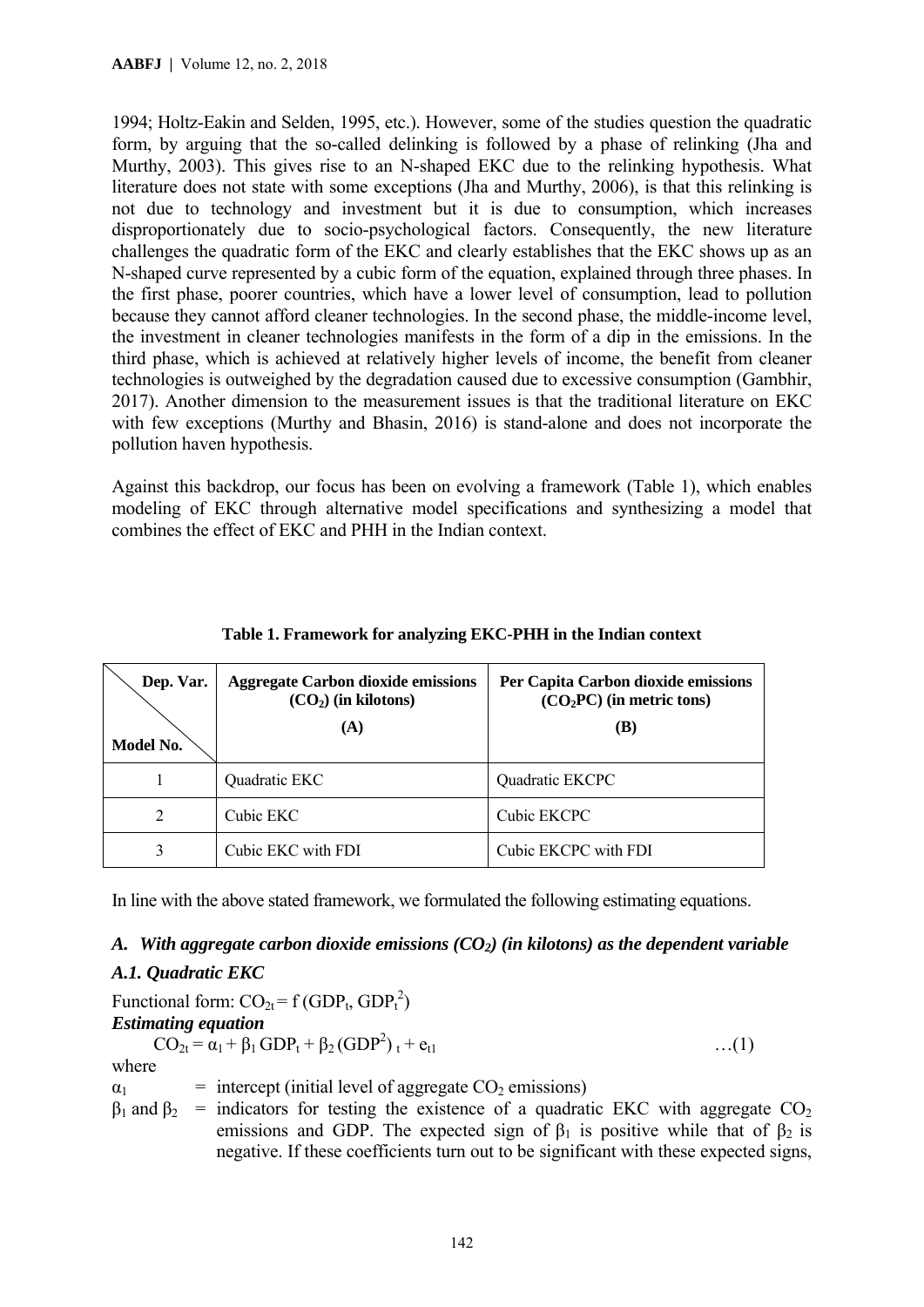it would confirm the existence of an inverted-U shaped relationship between aggregate  $CO<sub>2</sub>$  emissions and GDP for India over the time period 1991 to 2014

#### *A.2. Cubic EKC*

Functional form:  $CO_{2t} = f(GDP_t, GDP_t^2, GDP_t^3)$ *Estimating equation* 

$$
CO_{2t} = \alpha_2 + \beta_3 GDP_t + \beta_4 (GDP^2)_{t} + \beta_5 (GDP^3)_{t} + e_{t2} \qquad \qquad \dots (2)
$$
  
where

 $\alpha_2$  = intercept (initial level of aggregate CO<sub>2</sub> emissions)  $β_3$ ,  $β_4$  and  $β_5$  = indicators for testing the existence of a cubic EKC with aggregate CO<sub>2</sub> emissions and GDP. The expected sign of  $\beta_3$  and  $\beta_5$  is positive while that of  $\beta_4$  is negative. If these coefficients turn out to be significant with these expected signs, it would confirm the existence of an N-shaped shaped relationship between aggregate  $CO<sub>2</sub>$  emissions and GDP for India over the time period 1991 to 2014

#### *A.3. Cubic EKC with FDI*

Functional form:  $CO_{2t} = f (GDP_t, GDP_t^2, GDP_t^3, FDI_t)$ 

#### *Estimating equation*

 $CO_{2t} = \alpha_3 + \beta_6 \text{ GDP}_t + \beta_7 (\text{GDP}^2)_{t} + \beta_8 (\text{GDP}^3)_{t} + \beta_9 \text{FDI}_t + e_{t3}$  ...(3) where

- $\alpha_3$  = intercept (initial level of aggregate CO<sub>2</sub> emissions)
- $β<sub>6</sub>, β<sub>7</sub>$  and  $β<sub>8</sub>$  = indicators for testing the existence of a cubic form of the relationship between aggregate  $CO<sub>2</sub>$  emissions and GDP, that is, a cubic EKC. The expected sign of  $\beta_6$  and  $\beta_8$  is positive while that of  $\beta_7$  is negative. If these coefficients turn out to be significant with these expected signs, it would confirm the existence of an N-shaped shaped relationship between aggregate  $CO<sub>2</sub>$  emissions and GDP for India over the time period 1991 to 2014
- $B<sub>9</sub>$  = indicator for testing the validity of pollution haven hypothesis. The expected sign of this coefficient is positive. If it were significant with the expected sign, it would be a confirmation of the pollution haven hypothesis for India during the period 1991 to 2014

#### *B. With per capita carbon dioxide emissions (CO2PC) (in metric tons) as the dependent variable*

#### *B.1. Quadratic EKCPC*

Functional form:  $CO_2PC_t = f(GDPC_t, GDPC_t^2)$ *Estimating equation*   $CO_2PC_t = \alpha_4 + \beta_{10} GDPC_t + \beta_{11} (GDPC^2)_{t} + e_{t4}$  ...(4) where  $\alpha_4$  = intercept (initial level of per capita CO<sub>2</sub> emissions)

 $\beta_{10}$  and  $\beta_{11}$  = indicators for testing the existence of a quadratic EKCPC with per capita CO<sub>2</sub> emissions ( $CO<sub>2</sub>PC<sub>t</sub>$ ) and per capita GDP (GDPC<sub>t</sub>). The expected sign of  $\beta_{10}$  is positive while that of  $\beta_{11}$  is negative. If these coefficients turn out to be significant with these expected signs, it would confirm the existence of an inverted-U shaped relationship between per capita  $CO<sub>2</sub>$  emissions and per capita GDP for India over the time period 1991 to 2014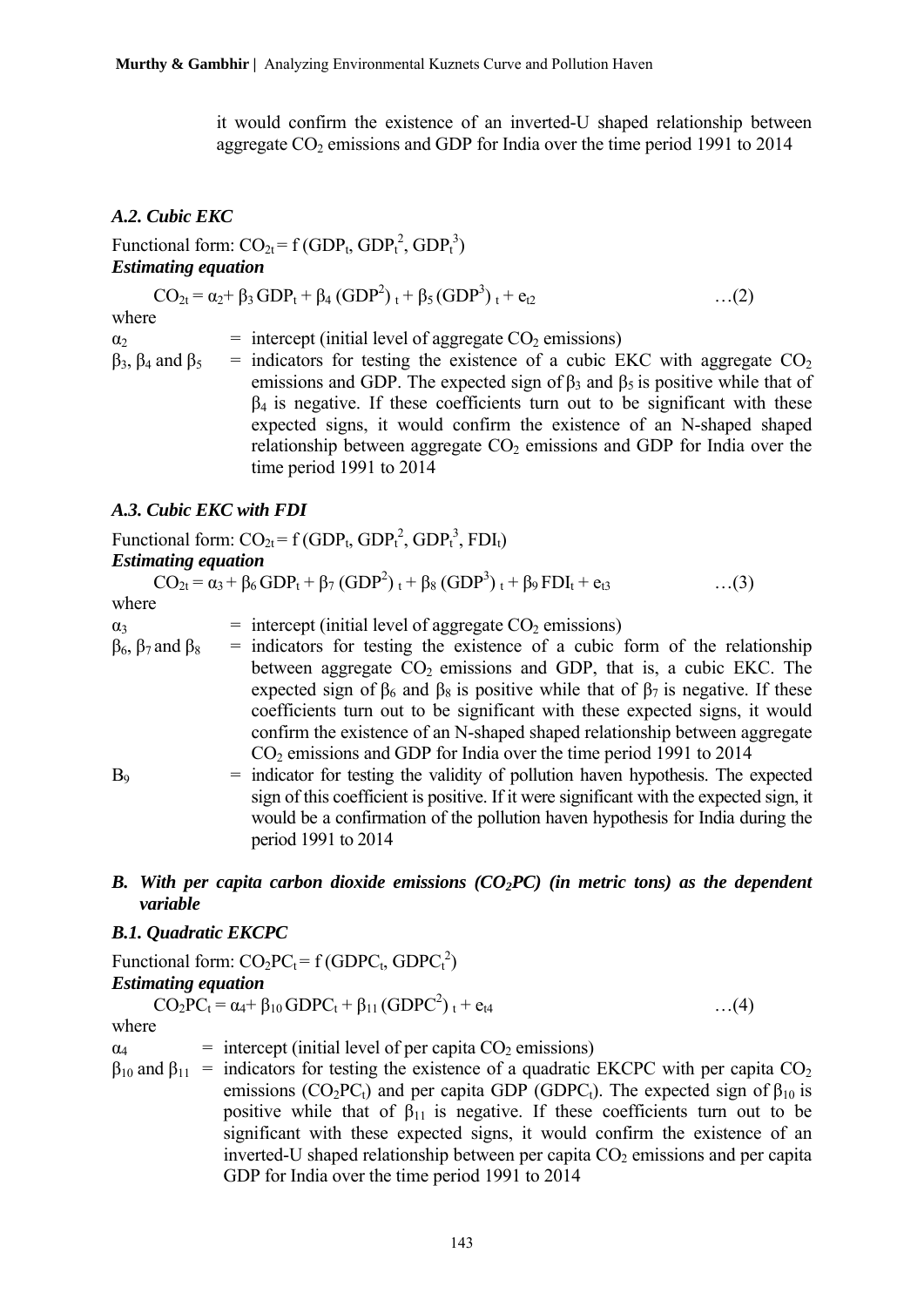## *B.2. Cubic EKCPC*

Functional form:  $CO_2PC_t = f(GDPC_t, GDPC_t^2, GDPC_t^3)$ *Estimating equation*   $CO_2PC_t = \alpha_5 + \beta_{12} GDPC_t + \beta_{13} (GDPC^2)_{t} + \beta_{14} (GDPC^3)_{t} + e_{t5}$  ...(5) where  $\alpha_5$  = intercept (initial level of per capita CO<sub>2</sub> emissions)

 $β<sub>12</sub>, β<sub>13</sub>$  and  $β<sub>14</sub> =$  indicators for testing the existence of a cubic EKCPC with per capita CO<sub>2</sub> emissions and per capita GDP. The expected sign of  $\beta_{12}$  and  $\beta_{14}$  is positive while that of  $\beta_{13}$  is negative. If these coefficients turn out to be significant with these expected signs, it would confirm the existence of an N-shaped shaped relationship between per capita  $CO<sub>2</sub>$  emissions and per capita GDP for India over the time period 1991 to 2014

### *B.3. Cubic EKCPC with FDI*

Functional form:  $CO_2PC_t = f(GDPC_t, GDPC_t^2, GDPC_t^3, FDI_t)$ *Estimating equation*   $CO_2PC_1 = \alpha_6 + \beta_{15} GDPC_1 + \beta_{16} (GDPC^2)_{t} + \beta_{17} (GDPC^3)_{t} + \beta_{18} FDI_{t} + e_{t6}$  ...(6) where  $\alpha_6$  = intercept (initial level of per capita CO<sub>2</sub> emissions)

- $β<sub>15</sub>, β<sub>16</sub>$  and  $β<sub>17</sub> =$  indicators for testing the existence of a cubic form of the relationship between per capita  $CO<sub>2</sub>$  emissions and per capita GDP, that is, a cubic EKCPC. The expected sign of  $\beta_{15}$  and  $\beta_{17}$  is positive while that of  $\beta_{16}$  is negative. If these coefficients turn out to be significant with these expected signs, it would confirm the existence of an N-shaped shaped relationship between per capita  $CO<sub>2</sub>$  emissions and per capita GDP for India over the time period 1991 to 2014
- $B_{18}$  = indicator for testing the validity of pollution haven hypothesis. The expected sign of this coefficient is positive. If it were significant with the expected sign, it would be a confirmation of the pollution haven hypothesis for India during the period 1991 to 2014

In this context, we formulated the following **secondary hypotheses**:

| 1)                 | $H_0: \beta_1 = 0$                                                                                                              |                                                                                                                                                                                                                 |                                                                    |
|--------------------|---------------------------------------------------------------------------------------------------------------------------------|-----------------------------------------------------------------------------------------------------------------------------------------------------------------------------------------------------------------|--------------------------------------------------------------------|
| $H_1: \beta_1 > 0$ | where $\beta_1$ and $\beta_2$ are indicators for testing the<br>relationship for aggregate $CO_2$ emissions during 1991 to 2014 |                                                                                                                                                                                                                 |                                                                    |
| 3)                 | $H_0: \beta_3 = 0$                                                                                                              | where $\beta_3$ , $\beta_4$ and $\beta_5$ are<br>divning 1991 to 2014                                                                                                                                           |                                                                    |
| 4)                 | $H_0: \beta_3 = 0$                                                                                                              | where $\beta_3$ , $\beta_4$ and $\beta_5$ are<br>indicators for testing the<br>existence of a cubic $ENC$<br>H <sub>1</sub> : $\beta_4 < 0$<br>H <sub>1</sub> : $\beta_4 < 0$<br>H <sub>1</sub> : $\beta_5 > 0$ | functionship for aggregate $CO_2$<br>emissions during 1991 to 2014 |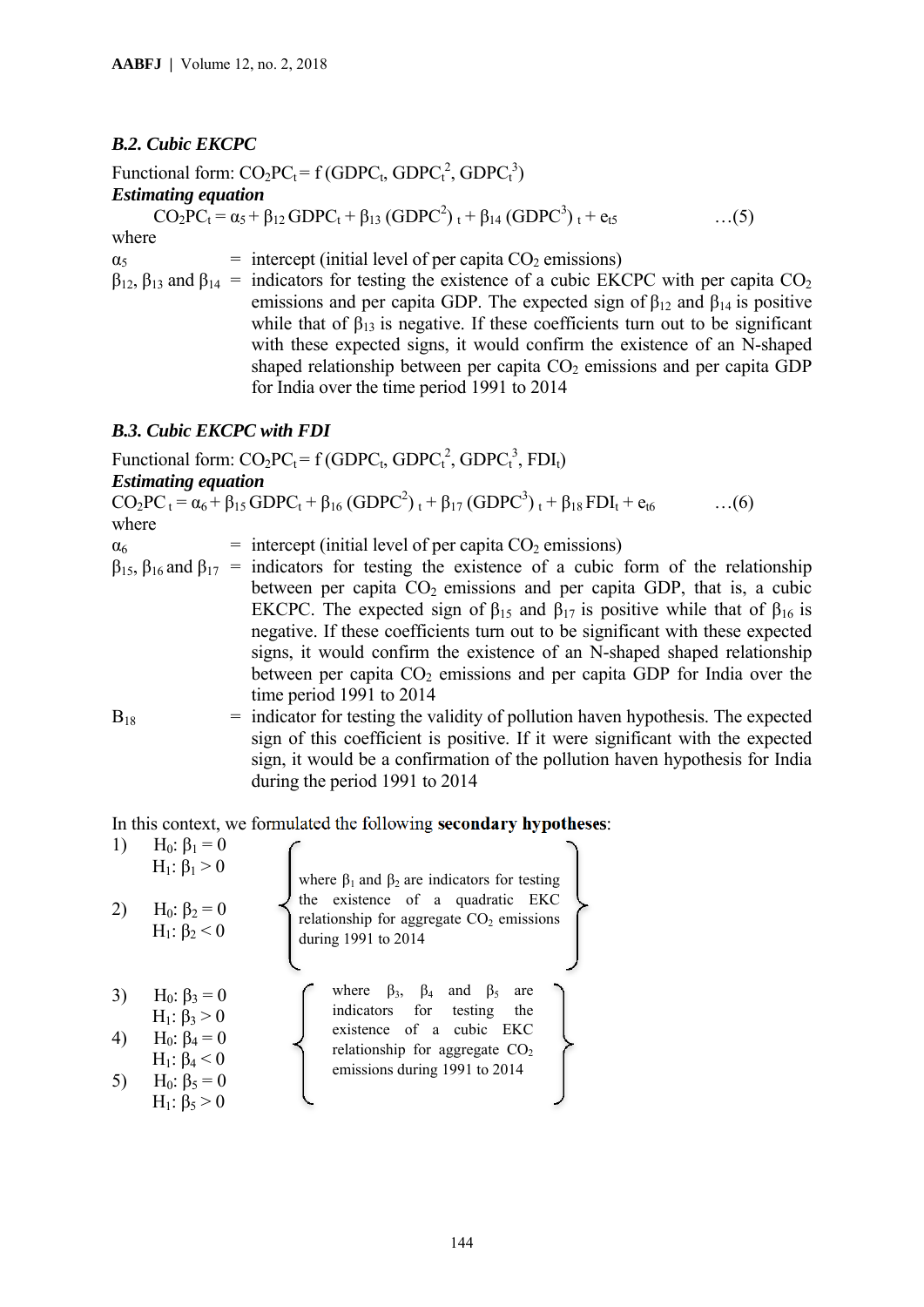| 6) | H <sub>0</sub> : β <sub>6</sub> = 0 |                                                                                            |
|----|-------------------------------------|--------------------------------------------------------------------------------------------|
|    | H <sub>1</sub> : β <sub>6</sub> > 0 | where $\beta_6$ , $\beta_7$ and $\beta_8$ are indicators<br>for testing the existence of a |
|    | H <sub>0</sub> : β <sub>7</sub> = 0 | cubic EKC relationship for                                                                 |
|    | $H_1$ : β <sub>7</sub> < 0          | aggregate CO <sub>2</sub> emissions during                                                 |
| 8  | H <sub>0</sub> : β <sub>8</sub> = 0 | 1991 to 2014                                                                               |
|    | $H_1$ : β <sub>8</sub> > 0          |                                                                                            |
|    |                                     |                                                                                            |

9) H<sub>0</sub>: β<sub>9</sub> = 0

 $H_1$ : β<sub>9</sub> > 0

where  $\beta_9$  is an indicator for testing the validity of PHH (with aggregate  $CO_2$  emissions as the dependent variable) for India during 1991 to 2014

10) H0: β10 = 0 H1: β10 > 0 11) H0: β11 = 0 H1: β11 < 0 12) H0: β12 = 0 H1: β12 > 0 13) H0: β13 = 0 H1: β13 < 0 14) H0: β14 = 0 H1: β14 > 0 15) H0: β15 = 0 H1: β15 > 0 16) H0: β16 = 0 H1: β16 < 0 17) H0: β17 = 0 H1: β17 > 0 where β10 and β11 are indicators for testing the existence of a quadratic EKC for per capita CO2 emissions during 1991 to 2014 where β15, β16 and β17 are indicators for testing the existence of a cubic EKC relationship for per capita CO2 emissions during 1991 to 2014 where β12, β13 and β14 are indicators for testing the existence of a cubic EKC relationship for per capita CO2 emissions during 1991 to 2014

18) H<sub>0</sub>:  $\beta_{18} = 0$ 

 $H_1$ : β<sub>18</sub> > 0

where  $\beta_{18}$  is an indicator for testing the validity of PHH (with per capita CO<sub>2</sub> emissions as the dependent variable) for India during 1991 to 2014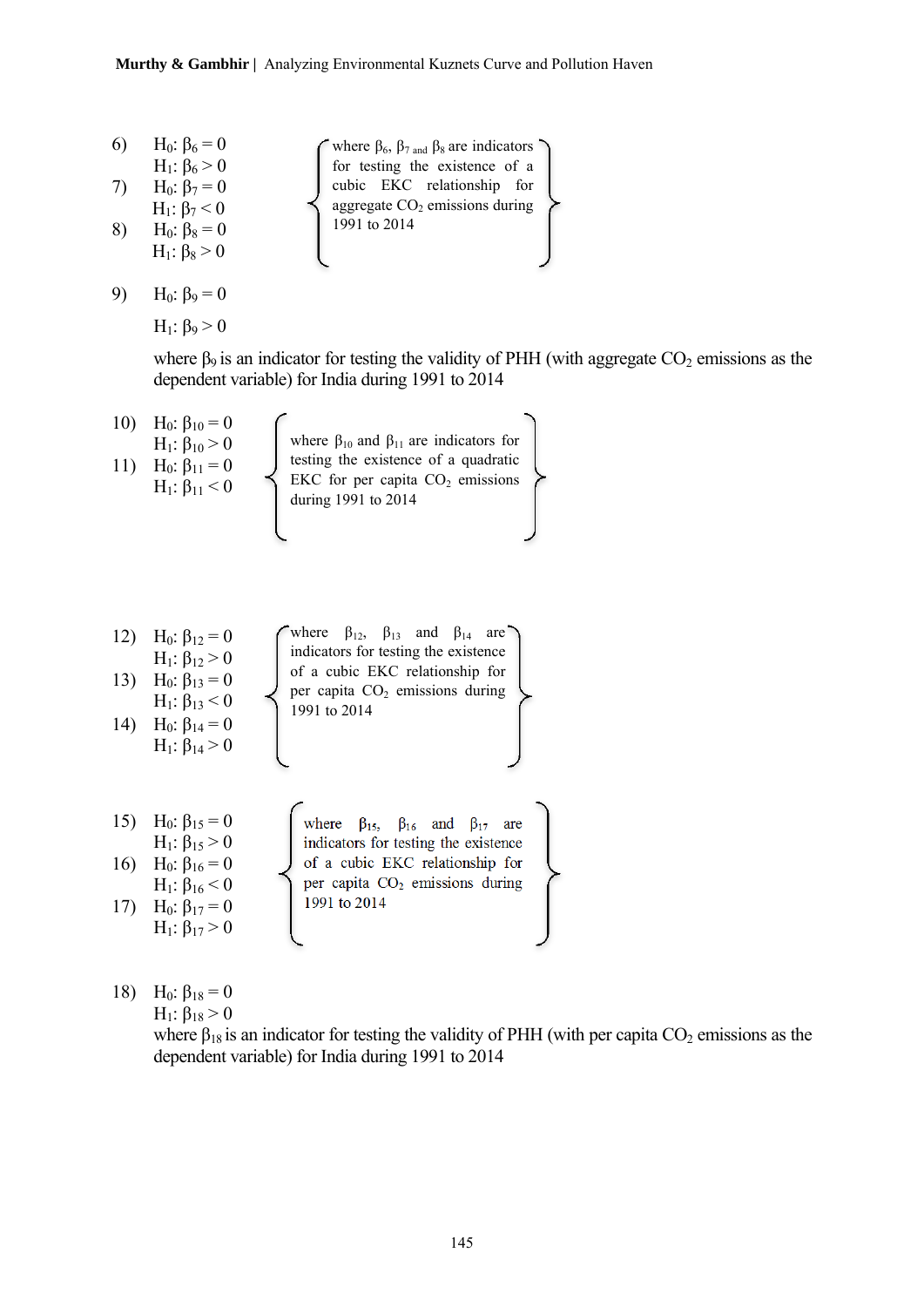# **5. ANALYSIS AND RESULTS**

The results obtained for each model specification are presented below:

A. *With aggregate carbon dioxide emissions*  $(CO_2)$  *(in kilotons) as the dependent variable A.1. Quadratic EKC* 

| Regression statistics    |             |  |  |
|--------------------------|-------------|--|--|
| Multiple R               | 0.98842     |  |  |
| R Square                 | 0.97699     |  |  |
| <b>Adjusted R Square</b> | 0.97479     |  |  |
| <b>Standard Error</b>    | 72497.13893 |  |  |
| Observations             | 24          |  |  |

| Table 2. Summary output for Quadratic EKC |  |
|-------------------------------------------|--|
| <b>Regression statistics</b>              |  |

|                  | <b>Coefficients</b> | <b>Standard Error</b> | t Stat     | <b>P-value</b> |
|------------------|---------------------|-----------------------|------------|----------------|
| Intercept        | 447761.9            | 56894.29              | 7.87006    | 1.0697E-07     |
| <b>GDP</b>       | 1.51E-06            | 1.39E-07              | 10.87174   | 4.3968E-10     |
| GDP <sup>2</sup> | $-3.5E-19$          | $6.23E-20$            | $-5.65448$ | 1.3012E-05     |

The R-square is 0.976, which indicates that our regression line is a good fit of the data.

#### *Estimated equation*

 $CO_{2t}$  = 447761.9 + 1.51E-06 GDP<sub>t</sub> - 3.5E-19 (GDP<sup>2</sup>) <sub>t</sub> + e<sub>t1</sub> ...(7) (p-value) (1.0697E-07) (4.3968E-10) (1.3012E-05)

The estimated equation shows that the initial level of  $CO<sub>2</sub>$  emissions is 447761.9 kilotons. The tstatistic (7.870068) and the p-value (1.0697E-07) show that the intercept is highly significant. The coefficient of GDP (1.51E-06) is rather small; however the t-statistic (10.87174) and the p-value (4.3968E-10) show that it is highly significant. The quadratic GDP variable also has an extremely small coefficient (3.5E-19) but it is highly significant on account of the t-statistic (-5.65448) and pvalue (1.3012E-05). The important thing to note is that there is the typical alternation of signs. The linear term has a positive sign while the quadratic term has a negative sign. This is indicative of a bell-shaped curve where initially aggregate  $CO<sub>2</sub>$  emissions rise with respect to GDP and later fall with respect to (GDP)<sup>2</sup>. Therefore, we reject our null hypothesis for  $\beta_1$  and  $\beta_2$ .

Further, from Figure 3 below, it can be inferred that although aggregate  $CO<sub>2</sub>$  emissions do not show a smooth quadratic pattern, in the year 2012 there is a small dip in the level of emissions. Subsequently, since the emissions rise once again, this is an indication of the presence of a cubic form.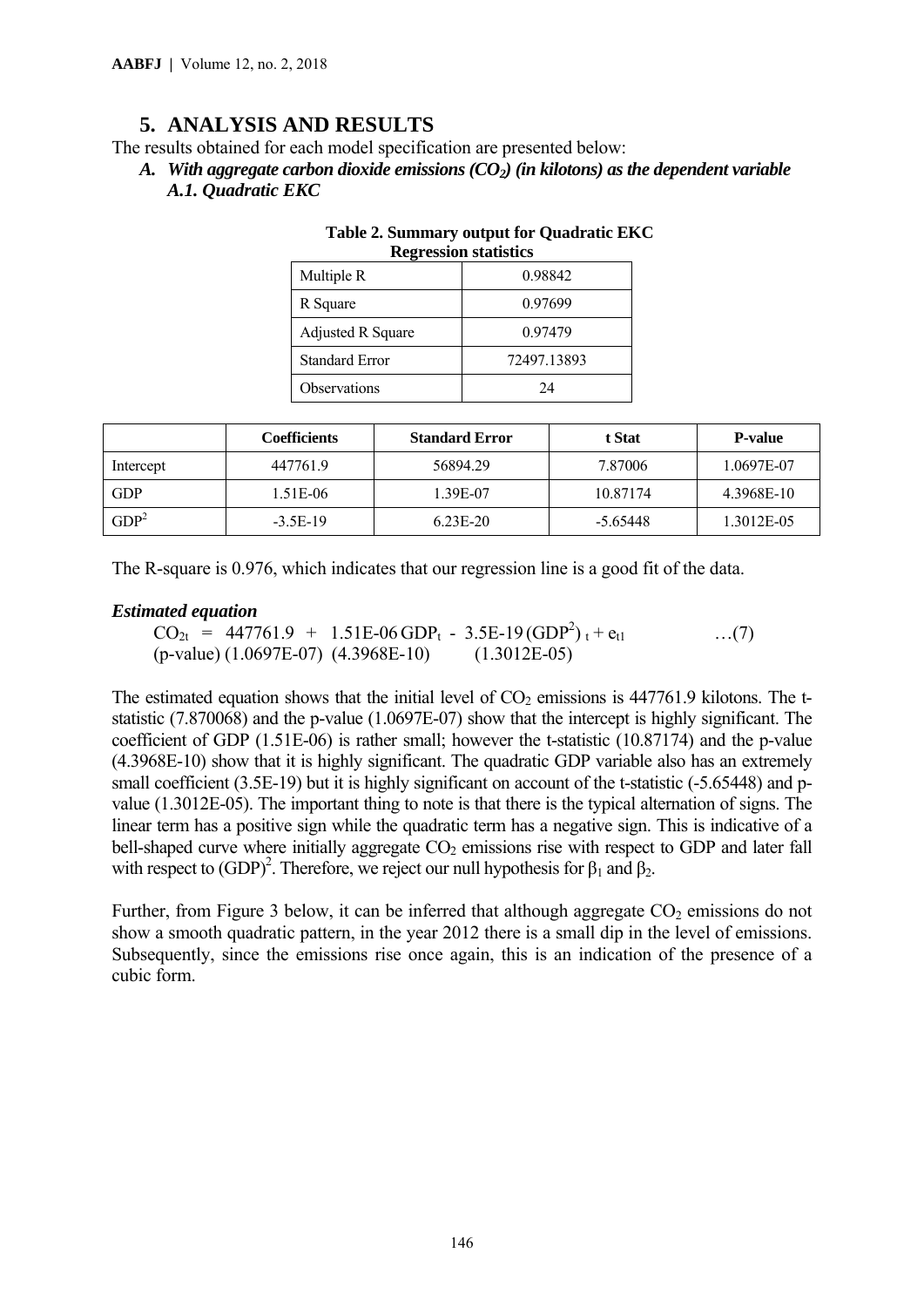

**Figure 3. Quadratic EKC**



| Table 3. Summary output for Cubic EKC |
|---------------------------------------|
| Dographian statistics                 |

| <b>Regression statistics</b> |             |  |  |
|------------------------------|-------------|--|--|
| Multiple R                   | 0.99045     |  |  |
| R Square                     | 0.98100     |  |  |
| <b>Adjusted R Square</b>     | 0.97815     |  |  |
| <b>Standard Error</b>        | 67500.27777 |  |  |
| Observations                 | 24          |  |  |

|                  | Coefficients | <b>Standard Error</b> | t Stat     | P-value  |
|------------------|--------------|-----------------------|------------|----------|
| Intercept        | 241680.3     | 113401.7              | 2.13118    | 0.04566  |
| <b>GDP</b>       | 2.34E-06     | 4.25E-07              | 5.51241    | 2.14E-05 |
| GDP <sup>2</sup> | $-1.2E-18$   | 4.32E-19              | $-2.85157$ | 0.00986  |
| GDP <sup>3</sup> | $2.64E-31$   | $1.28E - 31$          | 2.05529    | 0.05314  |

The cubic equation has a slightly higher coefficient of determination (0.981) as compared to the quadratic equation (0.976). This shows that the cubic equation is a better fit.

### *Estimated equation*

 $CO_{2t}$  = 241680.3 + 2.34E-06 GDP<sub>t</sub> - 1.2E-18 (GDP<sup>2</sup>)<sub>t</sub> + 2.64E-31 (GDP<sup>3</sup>)<sub>t</sub> + e<sub>t2</sub> ...(8)  $(p-value)$   $(0.0456)$   $(2.14E-05)$   $(0.0098)$   $(0.0531)$ 

The intercept term is also smaller (241680.3) which shows that the cubic equation accounts for more of the explained variation. This also indicates that the cubic form of relationship between aggregate  $CO<sub>2</sub>$  emissions and GDP is more appropriate as compared to a quadratic form of relationship between the two variables. In other words, the influence of the cubic term was perhaps being merged in the intercept of the quadratic equation as an omitted variable. Moreover, although the coefficient of GDP in the cubic equation is very small (2.34E-06), it is highly significant as indicated by the p-value (2.14E-05). But when we compare the quadratic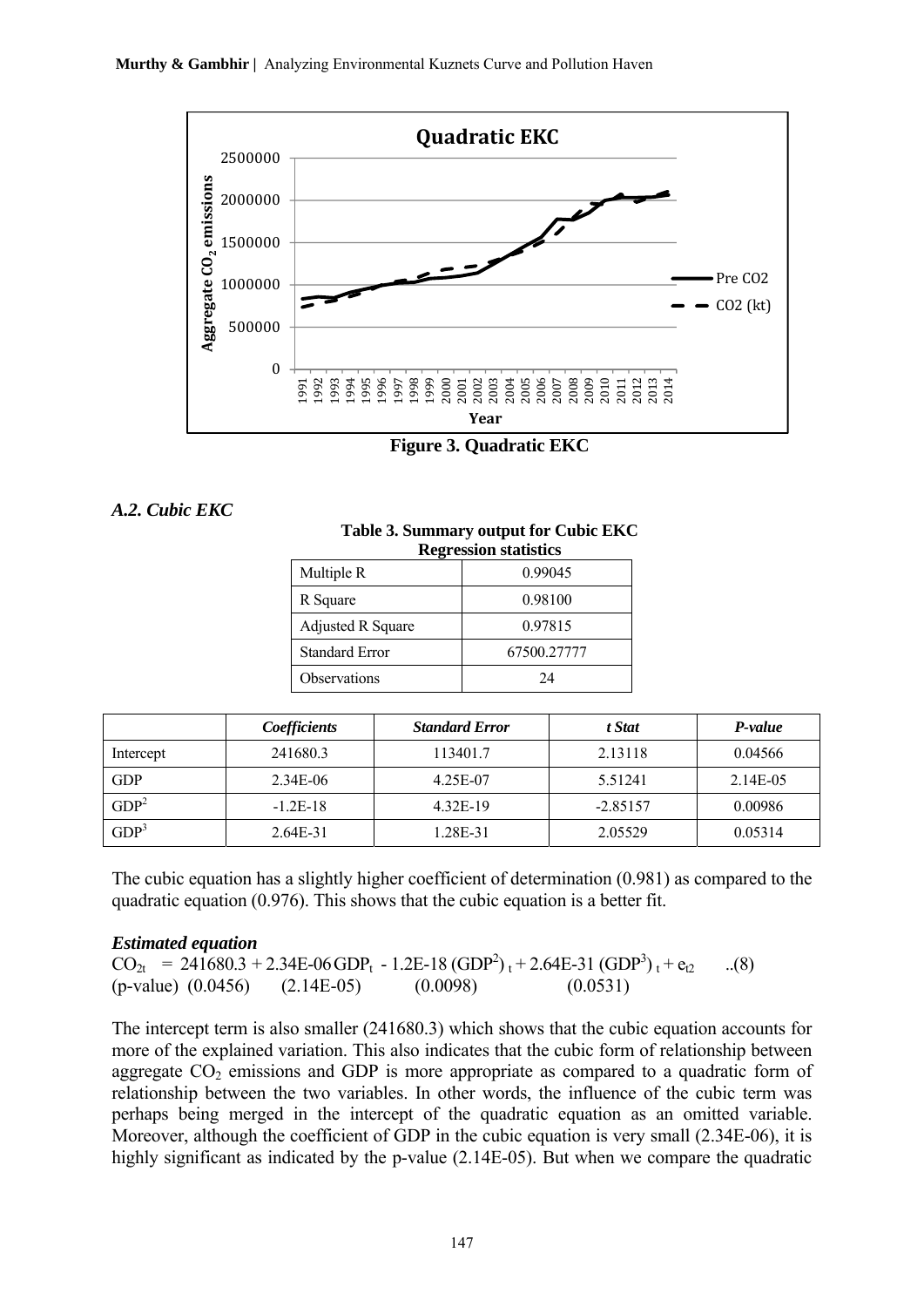and the cubic form of equation, the linear term's coefficient in the quadratic equation (1.51E-06) is two-thirds of the linear term's coefficient in the cubic equation (2.34E-06).

Further, both the quadratic terms are extremely small, yet they are significant in both the equations. However, the coefficient of the quadratic term in the cubic equation (-1.2E-18) is about three times the coefficient of the quadratic term in the quadratic equation (-3.5E-19). The implication is that the quadratic term in the cubic equation makes emissions fall faster because it bears a negative sign. In addition to this, the cubic term also has a small (2.64E-31) but significant (0.0531) influence that forces the emissions to rise again.

On the whole, we reject our null hypothesis for  $β_3$ ,  $β_4$  and  $β_5$ . This renders evidence for an Nshaped EKC for India during 1991-2014.

Moreover, from Figure 4 below, it can be inferred that the apparent pattern of a cubic EKC is not very different from the quadratic EKC. However, a closer look shows that the predicted  $CO<sub>2</sub>$  is closely hugging the actual in the cubic form. It also confirms that 2011 is the peak before which there is a dip in 2012, similar to the quadratic form. On the whole, this confirms the N-shaped EKC as purported in recent literature.



**Figure 4. Cubic EKC** 

### *A.3. Cubic EKC with FDI*

**Table 4. Summary output for Cubic EKC with FDI** 

| <b>Regression statistics</b> |          |  |  |
|------------------------------|----------|--|--|
| Multiple R                   | 0.99194  |  |  |
| R Square                     | 0.98395  |  |  |
| <b>Adjusted R Square</b>     | 0.98057  |  |  |
| <b>Standard Error</b>        | 63657.02 |  |  |
| Observations                 | 24       |  |  |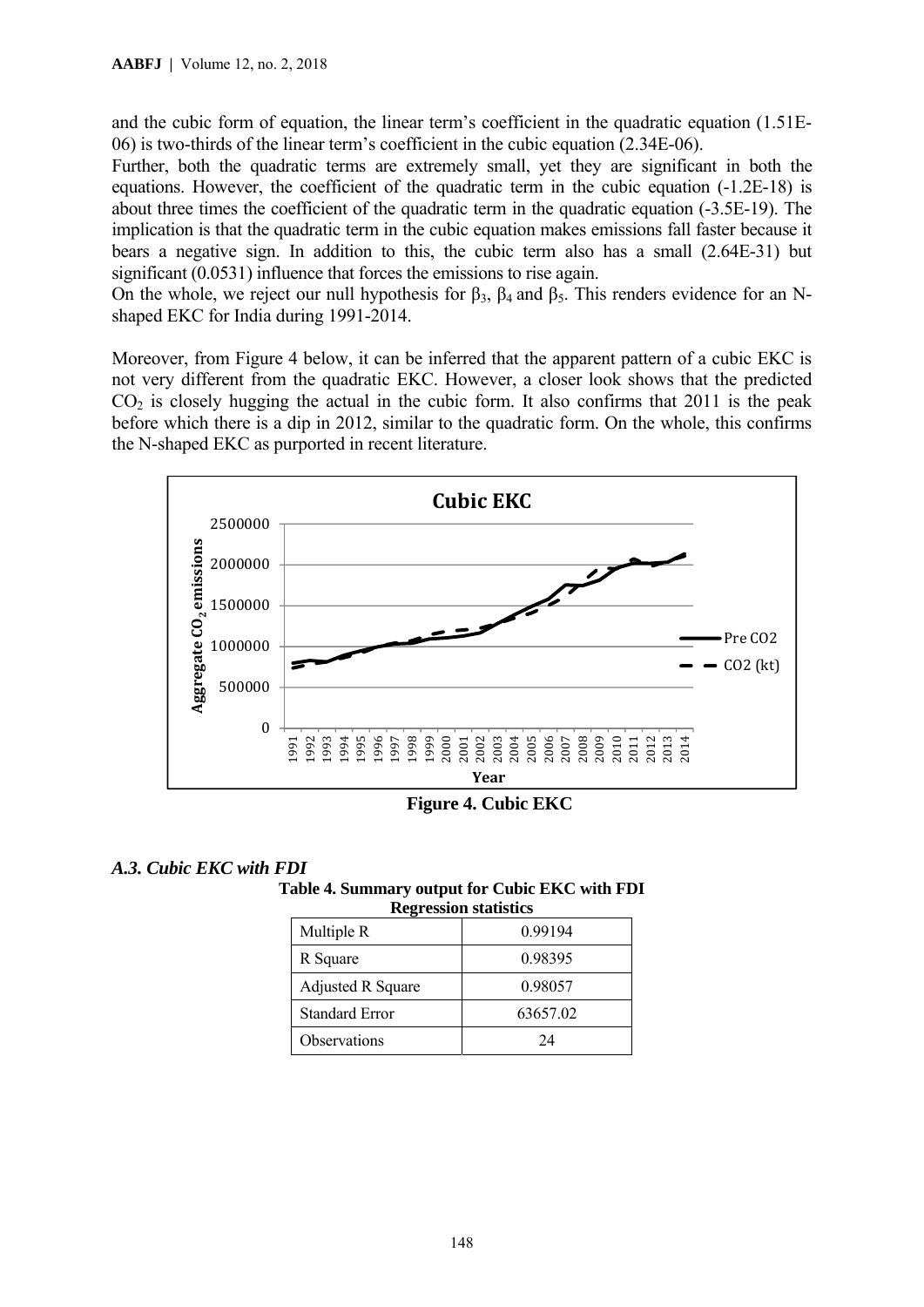|                  | <b>Coefficients</b> | <b>Standard Error</b> | t Stat     | <b>P-value</b> |
|------------------|---------------------|-----------------------|------------|----------------|
| Intercept        | 240942.2            | 106945.7              | 2.25294    | 0.03627        |
| <b>GDP</b>       | 2.41E-06            | 4.03E-07              | 5.99413    | 9.09E-06       |
| GDP <sup>2</sup> | $-1.5E-18$          | 4.32E-19              | $-3.47178$ | 0.00255        |
| GDP <sup>3</sup> | 3.63E-31            | 1.32E-31              | 2.74558    | 0.01285        |
| <b>FDI</b>       | 4.87E-06            | 2.61E-06              | 1.86758    | 0.07732        |

The R-square is very high (0.983), which again indicates that the fit is very good.

#### *Estimated equation*

 $CO_{2t} = 2409\overline{42.2} + 2.41E-06 GDP_t - 1.5E-18 (GDP<sup>2</sup>)_t + 3.63E-31 (GDP<sup>3</sup>)_t + 4.87E-06 FDI_t + e_{t3}$  ...(9)  $(p-value) (0.0362) (9.09E-06) (0.0025) (0.0128) (0.0773)$ 

The intercept (240942.2) is significant because the p-value is 0.0362. Once again it is noticed that the intercept in this equation (240942.2) almost halves in comparison to the intercept in the quadratic EKC equation (447761.9). The implication is that the cubic GDP and the FDI variable add to the explanatory power and take away from the unaccounted or omitted variables. Although FDI has a very small coefficient (4.87E-06), it is significant at 10% level (0.0773). Hence, we reject our null hypothesis for  $\beta_9$  and validate the PHH for India during 1991-2014. The other coefficients, that is, the linear (2.41E-06), quadratic (-1.5E-18) and cubic (3.63E-31) terms are all small but highly significant (9.09E-06, 0.0025 and 0.0128 respectively). Also each of these terms bears the right sign, that is, the linear and the cubic terms are positive while the quadratic term is negative. Hence, we reject our null hypothesis for  $β_6$ ,  $β_7$  and  $β_8$  and validate a cubic EKC for India.



**Figure 5. Cubic EKC with FDI** 

As has been observed in the earlier formulations, in Figure 5 also the downturn occurs after 2011. In addition, the two curves, actual  $CO<sub>2</sub>$  and predicted  $CO<sub>2</sub>$ , do display a fair amount of cohesion.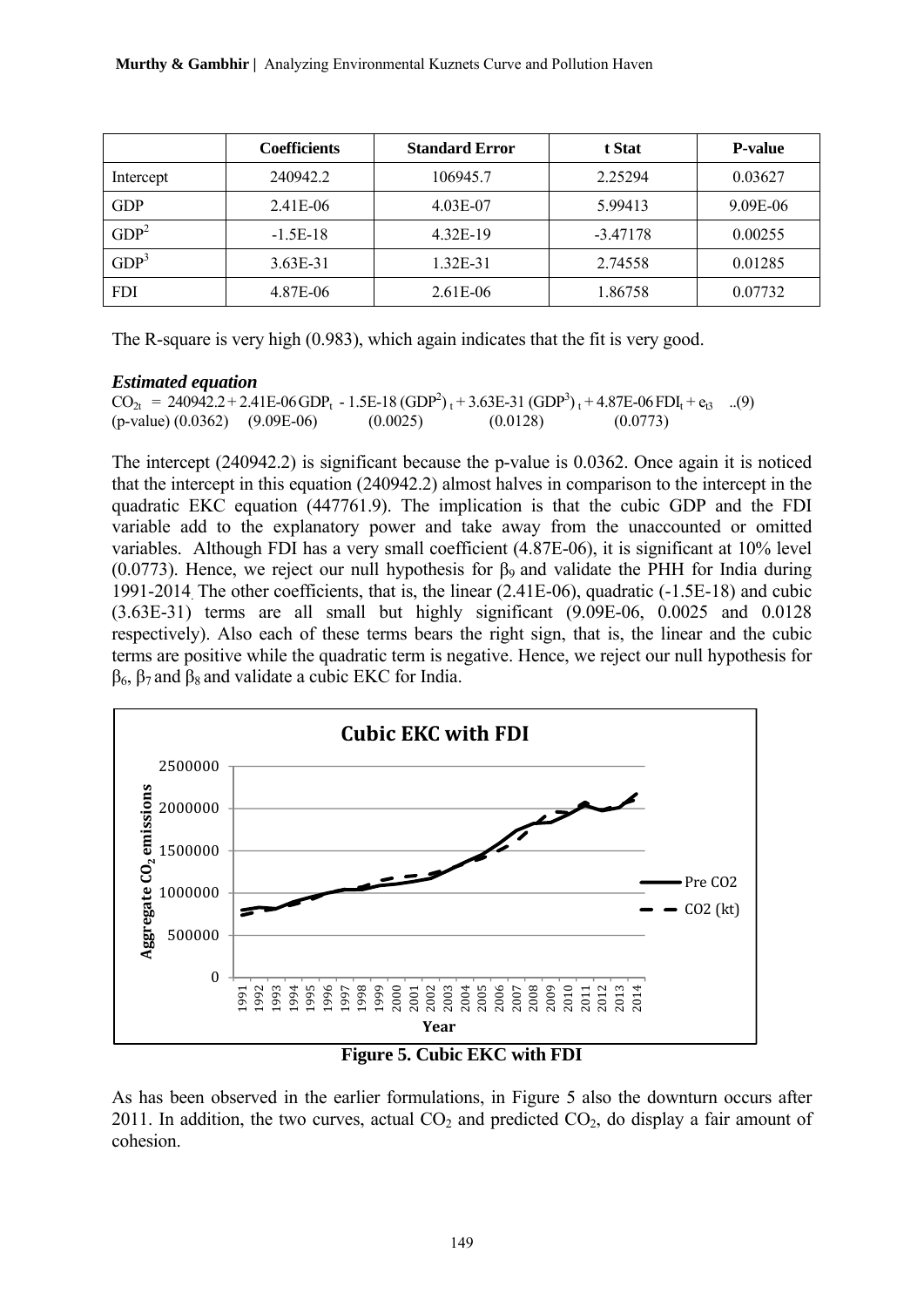*B. With per capita carbon dioxide emissions (CO2PC) (in metric tons) as the dependent variable B.1. Quadratic EKCPC* 

| <b>Regression statistics</b> |         |  |
|------------------------------|---------|--|
| Multiple R                   | 0.98255 |  |
| R Square                     | 0.96542 |  |
| Adjusted R Square            | 0.96212 |  |
| <b>Standard Error</b>        | 0.05467 |  |
| Observations                 | 24      |  |

**Table 5. Summary output for Quadratic EKCPC** 

|                   | Coefficients | <b>Standard Error</b> | t Stat     | <b>P-value</b> |
|-------------------|--------------|-----------------------|------------|----------------|
| Intercept         | 0.54828      | 0.05963               | 9.19433    | 8.25783E-09    |
| <b>GDPC</b>       | 0.00127      | 0.00016               | 7.66319    | 1.62971E-07    |
| GDPC <sup>2</sup> | $-3.6E-07$   | 9.03E-08              | $-3.99877$ | 0.00065        |

The R-square is 0.965, which indicates that the regression line is a good fit.

#### *Estimated equation*

 $CO_2PC_t = 0.548287 + 0.001271 \text{ GDPC}_t - 3.6E-07 \text{ (GDPC}^2)_t + e_{t4}$  ...(10) (p-value) (8.25783E-09) (1.62971E-07) (0.0006)

Now, we consider the quadratic equation with per capita  $CO<sub>2</sub>$  emissions as the dependent variable. Once again, we first consider the intercept whose value is 0.54828 metric tons, which is statistically significant (8.25783E-09). This indicates the initial level of per capita emissions. It also implies that two-thirds of the initial emissions (0.83043 in 1991) form the intercept (0.54828), while the intercept as a proportion of the final per capita emissions (1.67872 in 2014) is 0.32660. The situation has reversed because initially two-thirds were being contributed by the intercept, whereas now, the same is contributing only one-third. Thus, overtime there have been other determinants, which have aggravated the per capita emissions.

The other factor in this case is clearly identified as GDP. Over the 24-year period (1991 to 2014), GDP has acted as a proxy for economic development. Thus, the quadratic per capita emissions pattern is maintained wherein both the linear per capita GDP term (0.0012) and the quadratic per capita GDP term (-3.6E-07) are statistically significant (1.62971E-07 and 0.0006 respectively). These terms also bear the correct signs such that the linear term is positive while the quadratic term is negative. Consequently, we reject our null hypotheses for  $\beta_{10}$  and  $\beta_{11}$ .

Figure 6 below, shows that the patterns observable in the per capita emissions are quite similar to what were observed for aggregate emissions. The timing of the downturn is also parallel to what was observed for aggregate emissions. The turning point is the same and the impact is also temporary. The small dip that happens around 2012 gets converted into a rising trend very soon. Hence, both the aggregate emissions as well as per capita emissions point towards the need for implementing a cubic equation.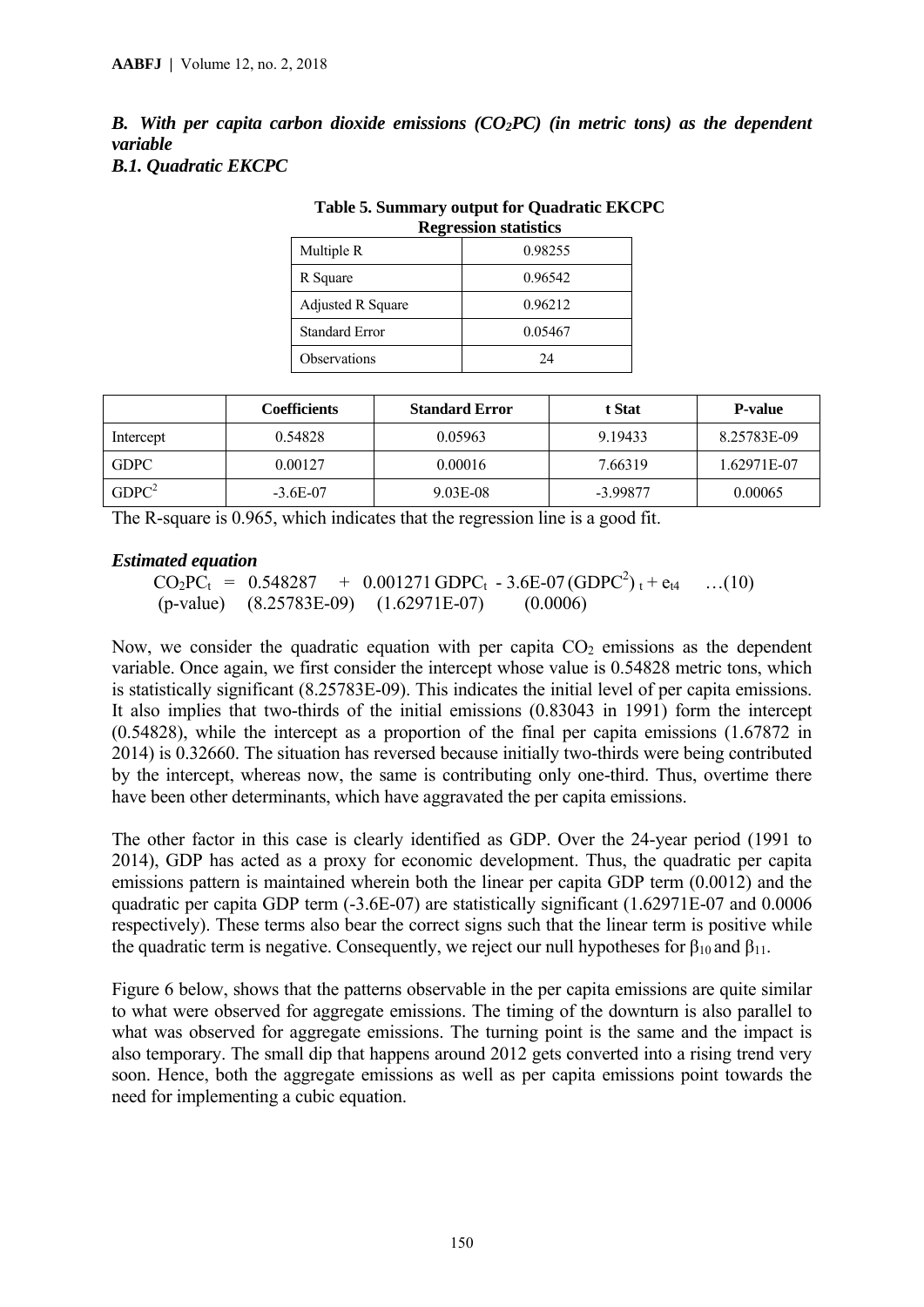

**Figure 6. Quadratic EKCPC** 

*B.2. Cubic EKCPC* 

| <b>Regression statistics</b> |         |  |  |
|------------------------------|---------|--|--|
| Multiple R                   | 0.98455 |  |  |
| R Square                     | 0.96935 |  |  |
| <b>Adjusted R Square</b>     | 0.96475 |  |  |
| <b>Standard Error</b>        | 0.05274 |  |  |
| Observations                 | 24      |  |  |

|  |                       | Table 6. Summary output for Cubic EKCPC |
|--|-----------------------|-----------------------------------------|
|  | Regression statistics |                                         |

|                   | <b>Coefficients</b> | <b>Standard Error</b> | t Stat     | <b>P-value</b> |
|-------------------|---------------------|-----------------------|------------|----------------|
| Intercept         | 0.32681             | 0.14980               | 2.18163    | 0.04124        |
| <b>GDPC</b>       | 0.00223             | 0.00062               | 3.58067    | 0.00187        |
| GDPC <sup>2</sup> | $-1.56E-06$         | 7.5354E-07            | $-2.06959$ | 0.05165        |
| GDPC <sup>3</sup> | 4.3688E-10          | 2.7285E-10            | 1.60117    | 0.12501        |

The R-square is 0.969, which indicates that the regression is a good fit.

#### *Estimated equation*

 $CO_2PC_t = 0.32681 + 0.00223 \text{ GDPC}_t - 1.56E - 06 \text{ (GDPC}^2)_t + 4.3688E - 10 \text{(GDPC}^3)_t + e_{t5}$  ...(11) (p-value) (0.0412) (0.0018) (0.0516) (0.1250)

A similar cubic equation is constructed for per capita emissions as was constructed for the aggregate emissions. Here, the intercept is smaller (0.32681) than that of the quadratic EKC per capita (0.54828). It reflects the same phenomenon of the cubic term being absorbed in the intercept in the quadratic equation. Moreover, the linear terms in both the equations are not very further apart (0.00127 in Quadratic EKCPC and 0.00223 in Cubic EKCPC). However, the coefficient of the quadratic term in the cubic equation (-1.56E-06) is around 2.5 times the coefficient of the quadratic term in the quadratic equation (-3.6E-07). This also shows that the cubic function is a better fit because it explains the variation better. Finally, the cubic term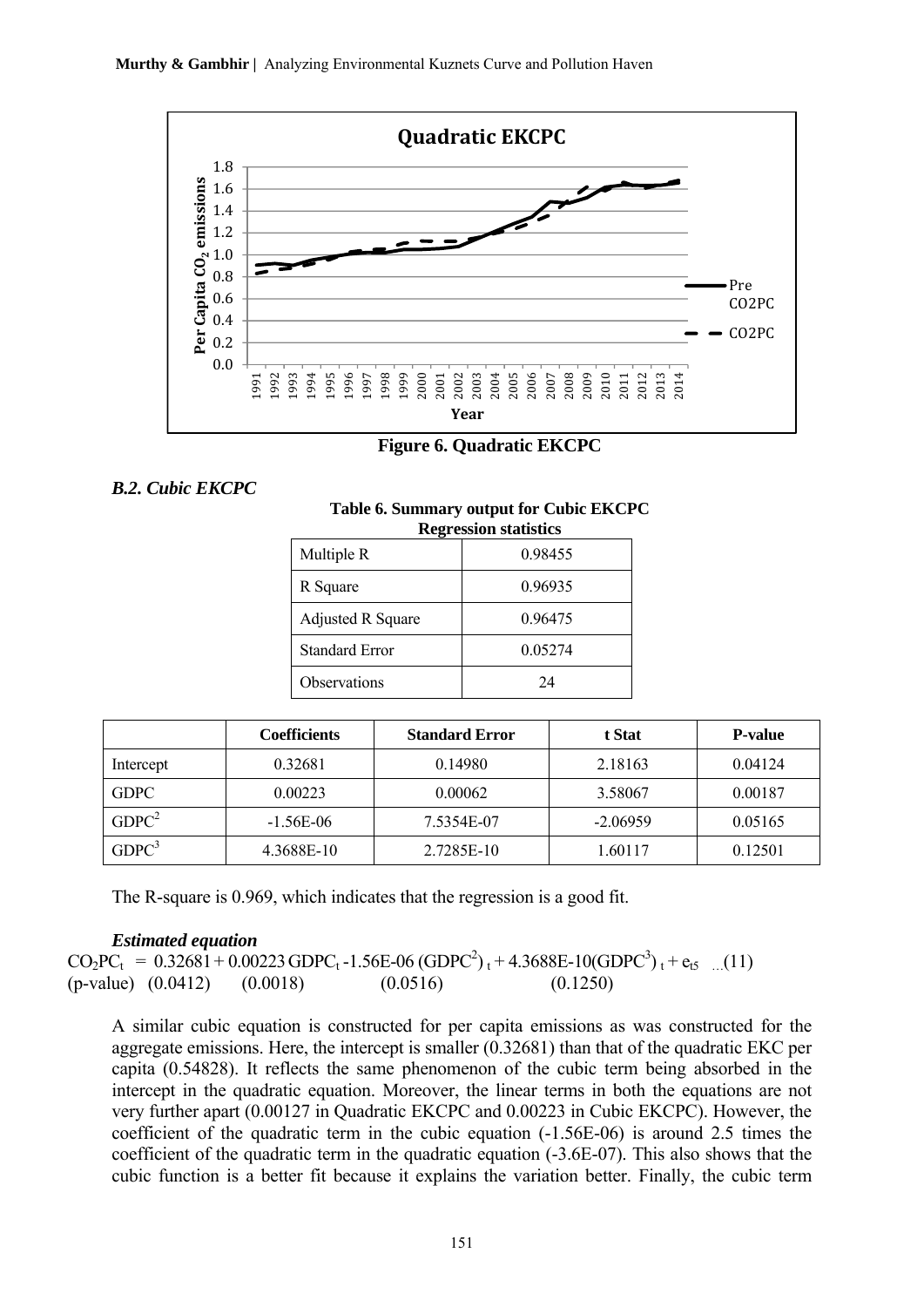(4.3688E-10) in this case bears the right sign (positive) but the p-value is 0.1250, which means that the evidence on relinking hypothesis in per capita terms is weak. Nevertheless, we reject our null hypothesis for  $β_{12}$ ,  $β_{13}$  and  $β_{14}$ . However, weak evidence on the cubic term points towards the difference in the socio-psychological factors that influence the revival of the upturn in the case of India. In other words, India might not necessarily behave like the developed countries at later stages of development, unlike the implicit EKC assumption of common developmental patterns of nations.

Moreover, since the cubic term is not so significant, the predicted  $CO<sub>2</sub>$  per capita does not perfectly match the actual  $CO<sub>2</sub>$  per capita in Figure 7 below. The point of downturn however, is the same as for the equations previously discussed.



*B.3. Cubic EKCPC with FDI* 

| <b>Regression statistics</b> |         |  |  |  |
|------------------------------|---------|--|--|--|
| Multiple R                   | 0.98796 |  |  |  |
| R Square                     | 0.97608 |  |  |  |
| Adjusted R Square            | 0.97104 |  |  |  |
| <b>Standard Error</b>        | 0.04780 |  |  |  |
| Observations                 | 24      |  |  |  |

| Table 7. Summary output for Cubic EKCPC with FDI |  |  |  |
|--------------------------------------------------|--|--|--|
| Regression statistics                            |  |  |  |

|                   | <b>Coefficients</b> | <b>Standard Error</b> | t Stat     | <b>P-value</b> |
|-------------------|---------------------|-----------------------|------------|----------------|
| Intercept         | 0.28907             | 0.13674               | 2.11392    | 0.04797        |
| <b>GDPC</b>       | 0.00253             | 0.00058               | 4.36096    | 0.00033        |
| GDPC <sup>2</sup> | $-2.2E-06$          | 7.41E-07              | $-3.00031$ | 0.00735        |
| GDPC <sup>3</sup> | 7.17E-10            | 2.75E-10              | 2.60325    | 0.01746        |
| <b>FDI</b>        | $4.65E-12$          | $2.01E-12$            | 2.31272    | 0.03210        |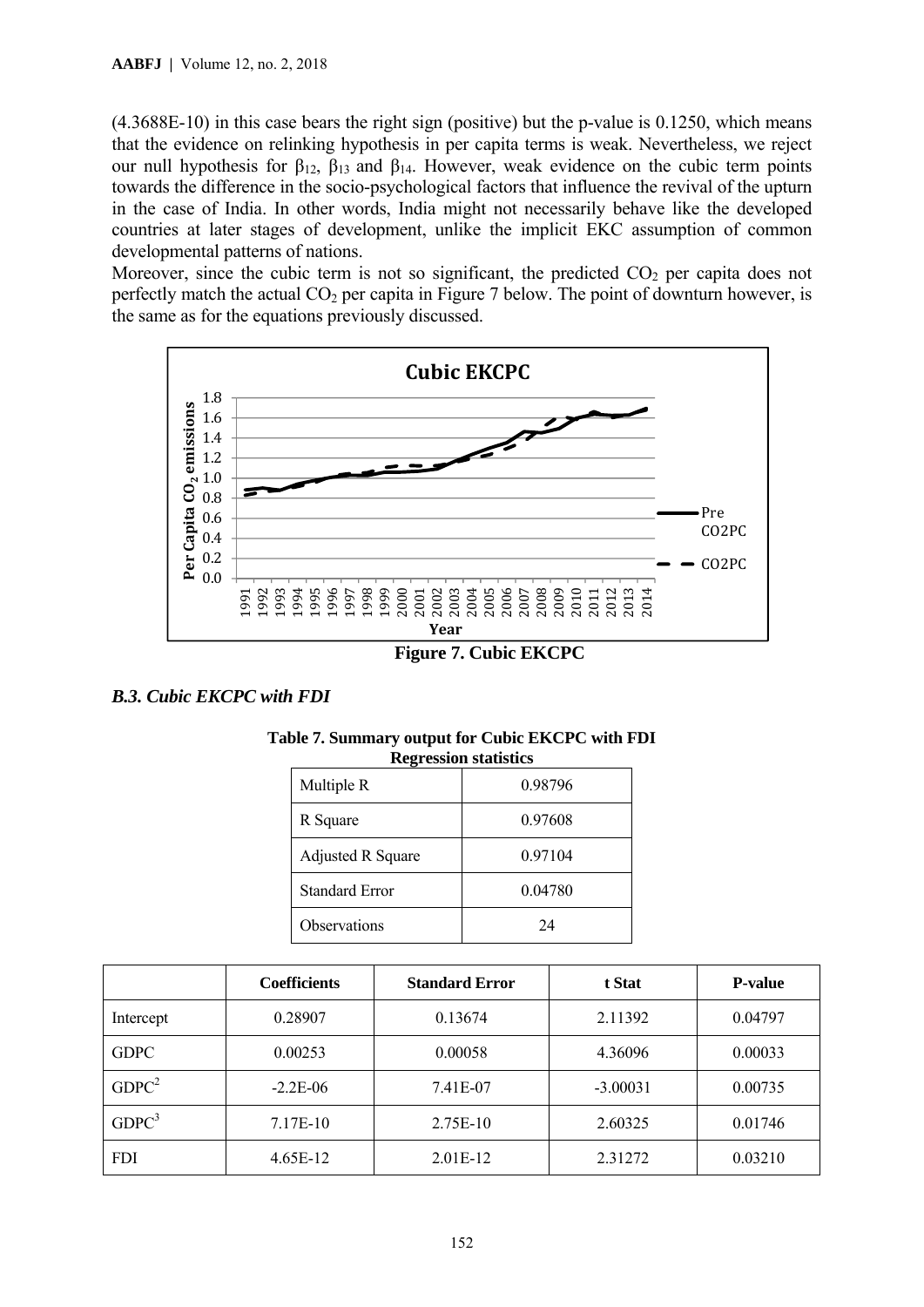The R-square is 0.976, which indicates the goodness of fit of the regression line.

#### *Estimated equation*

 $CO_2PC_t = 0.28907 + 0.00253 \text{ GDPC}_t - 2.2E - 06(\text{GDPC}^2)_t + 7.17E - 10(\text{GDPC}^3)_t + 4.65E - 12 \text{ FDI}_t + e_{t6} \dots (12)$  $(p-value) (0.0479) (0.0003) (0.0073) (0.0174) (0.0321)$ 

We now estimate a cubic form of equation on the basis of per capita emissions and per capita GDP. Once again, all the coefficients are significant at 5% level and bear the right signs such that the linear and cubic GDP terms are positive while the quadratic GDP term is negative. The intercept is 0.28907 with a p-value of 0.0479. The linear, quadratic and cubic GDP terms are 0.00253, -2.2E-06 and 7.17E-10 respectively with 0.0003, 0.0073 and 0.0174 as their respective p-values. We therefore, reject our null hypothesis for  $\beta_{15}$ ,  $\beta_{16}$  and  $\beta_{17}$ . This confirms an N-shaped EKC in terms of per capita emissions. Also, the FDI coefficient is 4.65E-12 with a p-value of 0.0321, which makes us reject our null hypothesis for  $\beta_{18}$ . Hence in this case, both the relinking hypothesis and the pollution haven hypothesis show more robust results.

As between the two equations, the cubic term in the per capita form is 7.17E-10 whereas the cubic term in the aggregate form is 3.63E-31. Secondly, the FDI term has a p-value of 0.0773 in the aggregate form whereas in the per capita form the p-value is below  $5\%$  (0.0321). In per capita terms, it would be obvious that FDI is likely to have a smaller influence, which can be gauged from the respective coefficients, 4.87E-06 in aggregate terms and 4.65E-12 in per capita terms. This means that the pollution haven hypothesis (PHH) is not really working at the individual level. But, since FDI is more significant in per capita terms, it implies that we cannot ignore this phenomenon in spite of its impact being smaller numerically.

Also, according to Figure 8 below, the two curves, predicted  $CO<sub>2</sub>$  per capita and actual  $CO<sub>2</sub>$  per capita, lie very close to each other. Therefore, the inclusion of FDI in the per capita equation has really benefitted in terms of the goodness of fit.



**Figure 8. Cubic EKCPC with FDI**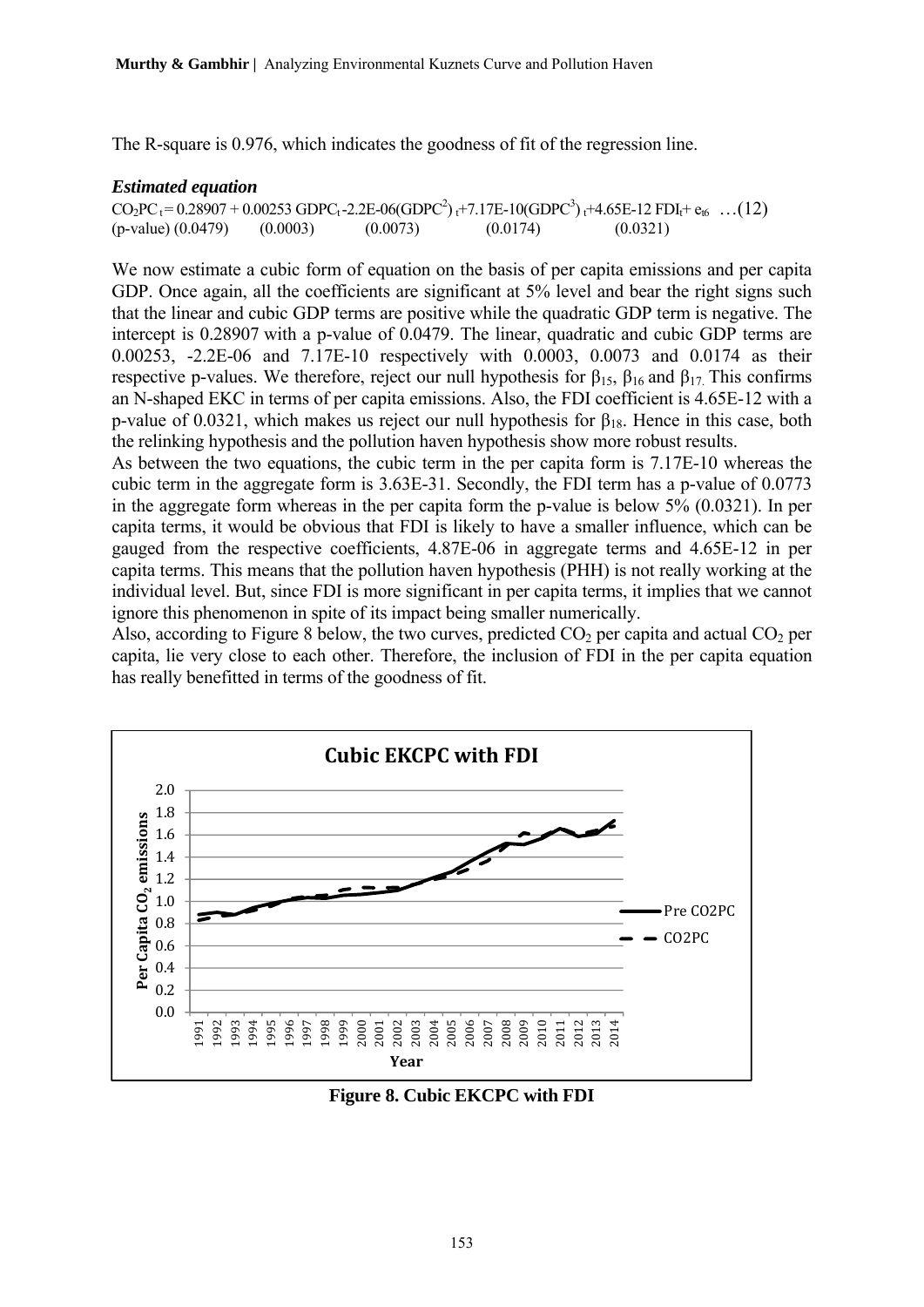# **6. CONCLUSION AND POLICY RECOMMENDATIONS**

The original EKC literature restricts itself to a quadratic form of the relationship between GDP and  $CO<sub>2</sub>$  emissions, in aggregate or per capita terms. This is on account of the delinking hypothesis. The new literature challenges this quadratic form of EKC where it is clearly established that the EKC shows up as an N-shaped curve. We have modeled the relationship between GDP and  $CO<sub>2</sub>$  emissions (aggregate and per capita) with alternative model specifications to bridge the gap between conventional and modern EKC studies. Our analysis of the alternative model specifications (with aggregate  $CO<sub>2</sub>$  emissions as the dependent variable) substantiates a cubic form of EKC in the Indian context. The linear (2.34E-06), quadratic (- 1.2E-18) and cubic (2.64E-31) terms are all significant with the right signs, which confirms an N-shaped EKC as has been purported in the recent literature. Moreover, when we add the FDI variable to the model of cubic EKC, we find that FDI has a small but positive and significant coefficient (at 10 % level). Hence, we validate PHH for India in our model integrating EKC and PHH.

Even with per capita emissions as the dependent variable, the N-shaped EKC is established. But, in this case, evidence on the cubic term is rather weak (p-value  $= 0.1250$ ), which points towards the difference in the socio-psychological factors that influence the revival of the upturn in the case of India. Also, FDI has a smaller influence in per capita terms, which could be gauged from the respective coefficients, in aggregate and per capita equations. This implies that PHH is not really working at the individual level. However, FDI is more significant in per capita terms, which means that we cannot ignore this phenomenon yet numerically its impact is much smaller.

On the whole, our study substantiates that a cubic form of relationship between aggregate  $CO<sub>2</sub>$ emissions and GDP is more appropriate as compared to a quadratic form of relationship between the two variables. In other words, India exhibits an N-shaped EKC pattern during 1991 to 2014, which implies that at relatively higher levels of income, the benefit from cleaner technologies is outweighed by the degradation caused due to excessive consumption. We also validate PHH in the Indian context through our model synthesizing EKC and PHH, both in aggregate and per capita terms. Hence, we reject both our primary hypotheses that there is not enough evidence to validate EKC in the Indian context and that there is not enough evidence to validate PHH in the Indian context. Also the non-existence of a joint EKC-PHH hypothesis in India is rejected. These findings are in accordance with the new literature, which is the basis of the trade, environment and economic development triangle.

The policy recommendation, therefore, is that both policy makers and literature needs to recognize that in the Indian context the re-linking hypothesis exists. The policy implication is that gains of green technologies are being wiped out by over-consumption of environmentally unfriendly goods. India may be falling into the trap that developed economies already experienced (the *N*-shaped EKC). In terms of PHH the policy recommendation is clear that indiscriminate introduction and encouragement of FDI that raises the level of pollution is not welcome in India. She needs to evolve screening procedures and active research to identify such foreign investment that does not dump polluting technologies in India. Moreover, over consumption needs to be curbed. Especially, conspicuous consumption of environmentally unfriendly goods and bad practices need to be checked.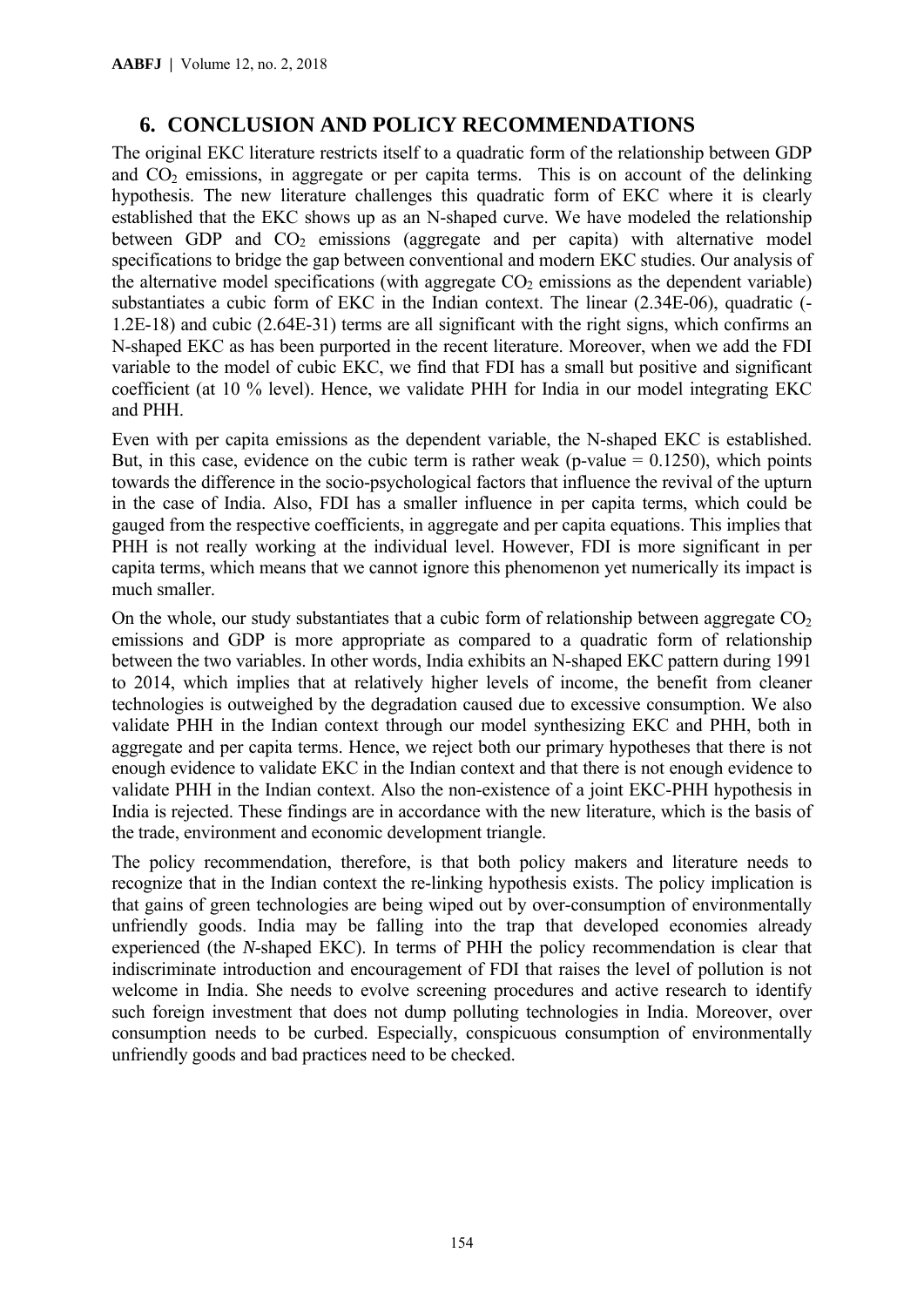# **References**

- Al-mulali, U & Tang, C.F. 2013, 'Investigating the validity of pollution haven hypothesis in the gulf cooperation council (GCC) countries'. *Energy Policy*, vol. 60, pp. 813-819. https://doi.org/10.1016/j.enpol.2013.05.055
- Babu, S.S. & Datta, S.K. 2013, 'The relevance of environmental Kuznets curve (EKC) in a framework of broad-based environmental degradation and modified measure of growth – a pooled data analysis'. *International Journal of Sustainable Development and World Ecology*, vol. 20, no. 4, pp. 309-316. https://doi.org/10.1080/13504509.2013.795505
- Bu, M. et al. 2013, 'Corporate social responsibility and the pollution haven hypothesis: evidence from multinationals' investment decision in China'. *Asia-Pacific Journal of Accounting and Economics*, vol. 20, no.1, pp. 85-99. https://doi.org/10.1080/16081625.2013.759175
- Cole, M.A. 2004, 'Trade, the pollution haven hypothesis and the environmental Kuznets curve: examining the linkages'. *Ecological Economics*, vol. 48, no. 1, pp. 71–81. https://doi.org/10.1016/j.ecolecon.2003.09.007
- Cole, M.A. et al. 1997, 'The Environmental Kuznets Curve: An empirical analysis'. *Environment and Development Economics*, vol. 2, no. 4, pp. 401-416. https://doi.org/10.1017/S1355770X97000211
- de Bruyn, S.M. & Opschoor, J.B. 1997, 'Developments in the throughput-income relationship: theoretical and empirical observations'. *Ecological Economics,* vol. 20, no. 3, pp. 255- 268. https://doi.org/10.1016/S0921-8009(96)00086-9
- Erdogan, A.M. 2013, 'Foreign Direct Investment and Environmental Regulations: A Survey'. *Journal of Economic Surveys*, vol. 00, no. 0, pp. 1-13.
- Gambhir, S. 2017, 'Environmental Kuznets Curve: An Empirical Analysis in the Indian Context'. *Pragati: Journal of Indian Economy (forthcoming).*
- Grossman, G.M. & Krueger, A.B. 1993, 'Environmental impacts of the North American Free Trade Agreement'. *In P.M. Garber (ed.) The Mexico-US Free Trade Agreement, Cambridge, MA, MIT Press*, pp. 13-56. https://doi.org/10.3386/w4597
- Holtz-Eakin, D. & Selden, T.M. 1995, 'Stoking the fires?  $CO<sub>2</sub>$  emissions and economic growth'. *Journal of Public Economics*, vol. 57, no. 1, pp. 85-101. https://doi.org/10.1016/0047-2727(94)01449-X
- Jayanthakumaran, K. et al. 2012,  $CO<sub>2</sub>$  emissions, energy consumption, trade and income: A comparative analysis of China and India'. *Energy Policy*, vol. 42, pp. 450-460. https://doi.org/10.1016/j.enpol.2011.12.010
- Jha, R. & Bhanu Murthy, K.V. 2003, 'An Inverse Global Environmental Kuznets Curve'. *Journal of Comparative Economics*, vol. 31, no. 2, pp. 352-368. https://doi.org/10.1016/S0147-5967(03)00042-8
- Jha, R. & Bhanu Murthy, K.V. 2004, 'A Consumption Based Human Development Index and the Global Environmental Kuznets Curve'. *RSPAS, ANU Trade and Development Economics Working Paper*, pp. 1-36.
- Jha, R. & Bhanu Murthy, K.V. 2006, 'Environmental Sustainability: A Consumption Approach'. *Routledge, London*, pp. 12.